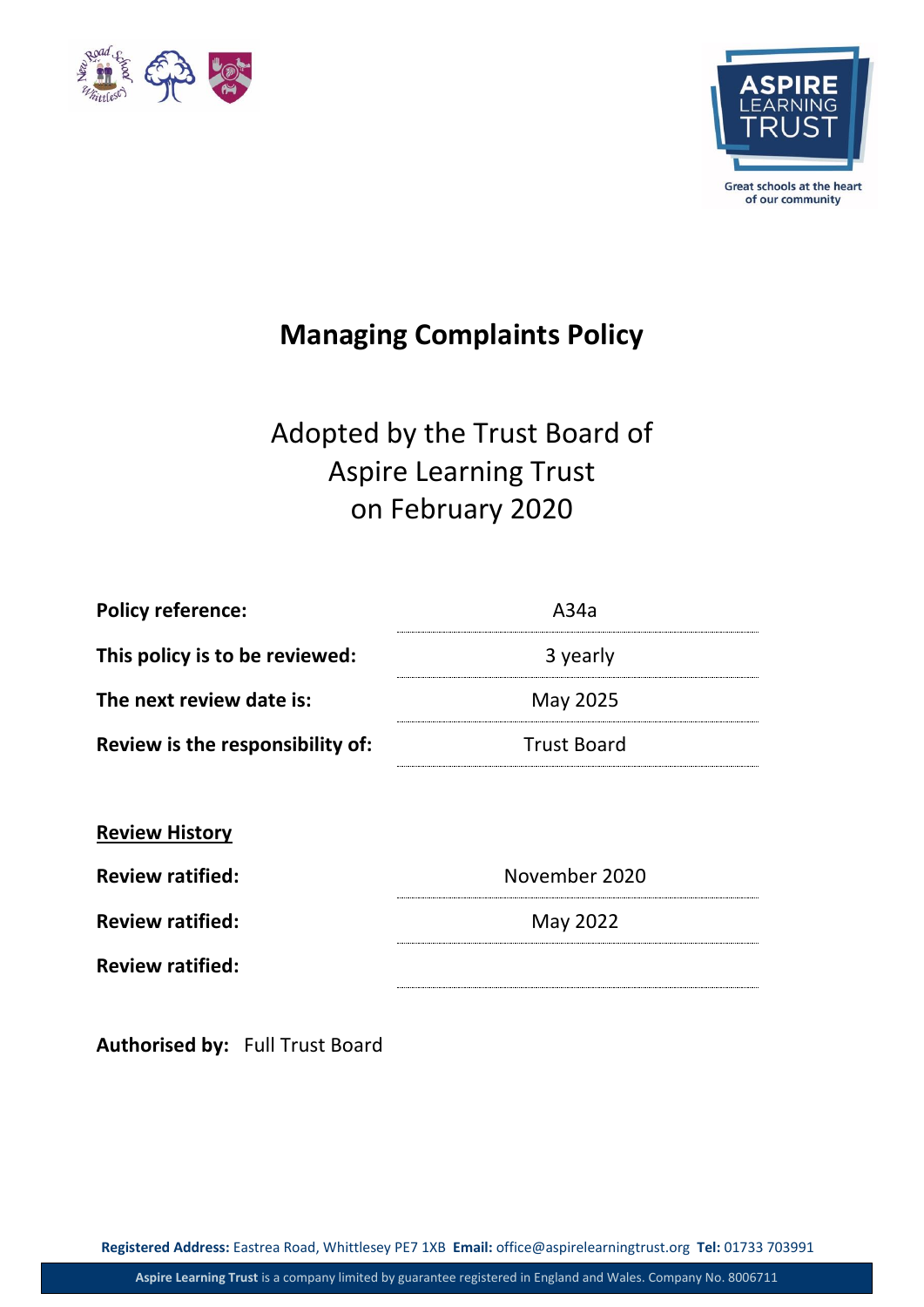| <b>Revisions made:</b> |          |                                                                                     |  |
|------------------------|----------|-------------------------------------------------------------------------------------|--|
| Date:                  | Page no. | <b>Description of changes:</b>                                                      |  |
| <b>Nov 2020</b>        |          | Removed 1 <sup>st</sup> of "either or" paragraph as only 1 needed,<br>section 3.7   |  |
| April 2022             |          | 1. added regulation (g) to point 3.8 on page 13 within the policy                   |  |
|                        |          | 2. added regulation (h) to point 3.7 on page 13 within the policy                   |  |
|                        |          | 3. added regulation (i, ii) to point 3.17 on page 15 within the policy              |  |
|                        |          | 4. added regulation (k) into point 3.18 on page 16 within the policy                |  |
|                        |          | 5. all references from DfE changed to Education Skills and Funding<br>Agency (ESFA) |  |
|                        |          |                                                                                     |  |
|                        |          |                                                                                     |  |
|                        |          |                                                                                     |  |
|                        |          |                                                                                     |  |
|                        |          |                                                                                     |  |
|                        |          |                                                                                     |  |
|                        |          |                                                                                     |  |
|                        |          |                                                                                     |  |
|                        |          |                                                                                     |  |
|                        |          |                                                                                     |  |
|                        |          |                                                                                     |  |
|                        |          |                                                                                     |  |
|                        |          |                                                                                     |  |
|                        |          |                                                                                     |  |
|                        |          |                                                                                     |  |
|                        |          |                                                                                     |  |
|                        |          |                                                                                     |  |
|                        |          |                                                                                     |  |
|                        |          |                                                                                     |  |
|                        |          |                                                                                     |  |
|                        |          |                                                                                     |  |
|                        |          |                                                                                     |  |
|                        |          |                                                                                     |  |
|                        |          |                                                                                     |  |
|                        |          |                                                                                     |  |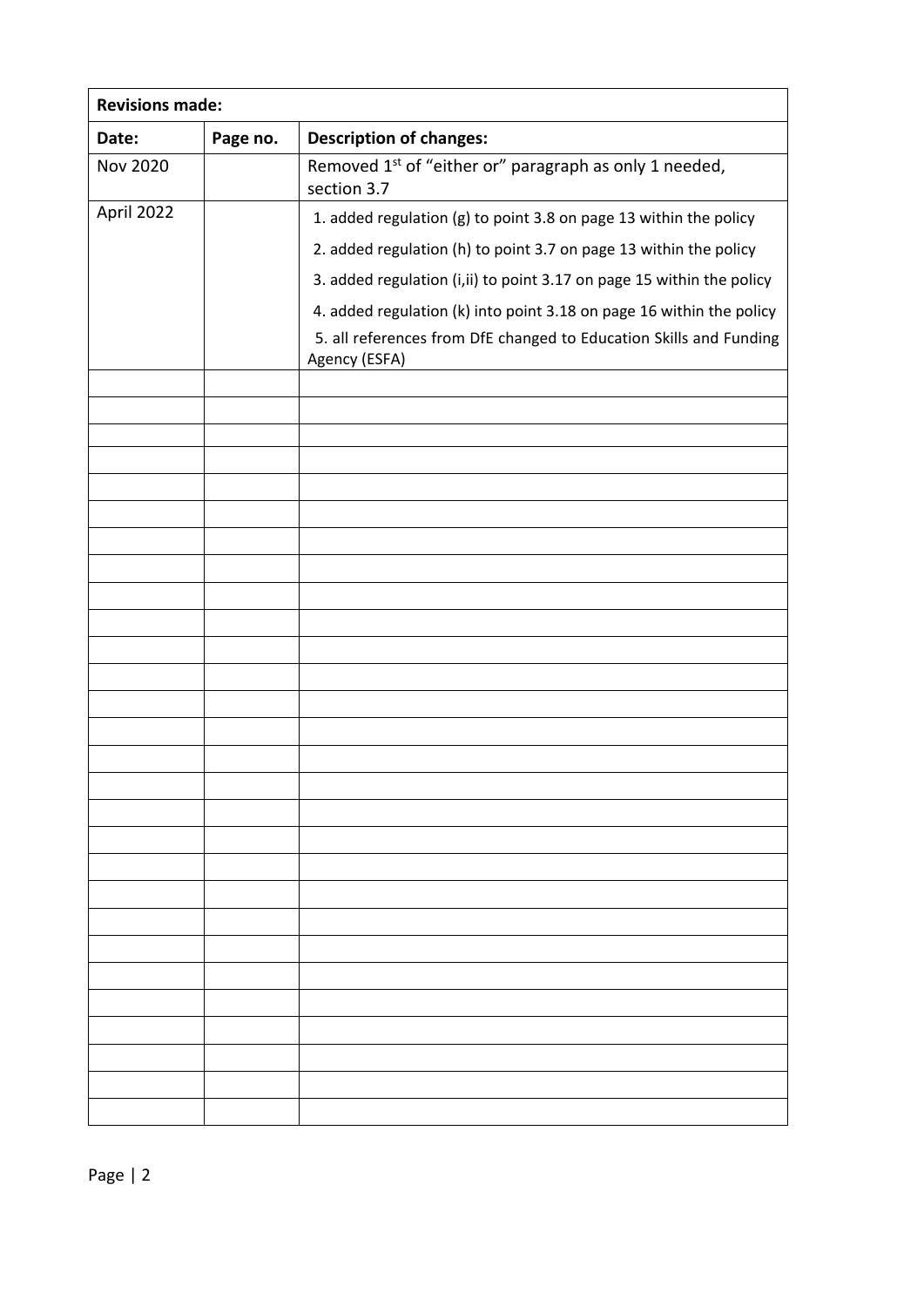## An Introduction to the Complaints Policy

Aspire Learning Trust is required by law (section 29 of the Education Act 2002) to establish procedures and publish those procedures for dealing with complaints relating to the school, or to the provision of facilities or services (unless the issue is covered by other legislation – see Appendix 3). **The Local Authority has no statutory authority to investigate our school complaints and complaints must be directed to the school**

### 1. The difference between a concern and a complaint

A concern may be treated as an expression of worry or doubt over an issue considered to be important for which reassurances are sought.

The Trust uses the Local Government Ombudsman definition of what is a complaint. A complaint is

'*An expression of dissatisfaction about a service that requires a response.*'

It is in everyone's interest that complaints are resolved at the earliest possible stage. Many issues can be resolved informally, without the need to follow formal procedures. Schools should have procedures in place to take informal concerns seriously and make every effort to resolve the matter as quickly as possible. However, there will be occasions when complainants want to raise their concerns formally, in those cases, the formal complaints procedure will be followed.

## 2. Who can make a Complaint?

Any person who has a legitimate interest in the school may make a complaint. This will include pupils on roll at the school irrespective of their age, although normally a complaint from a pupil would come through a parent. This includes parents or carers of children no longer at the school and members of the public.

Unless complaints are dealt with under separate statutory procedures (see Appendix 3 pages 25 ad26), we will use this complaints procedure.

Where a person is not able to make a complaint himself or herself, a friend or other family member may do so on their behalf, but that person does not become the complainant. The Trust will not accept complaints from legal representatives.

**In accordance with administrative law principles, complainants will be given the opportunity to complete the complaints procedure in full, unless the school possess clear evidence that the complainant meets our serial and unreasonable complaints criteria.**

If that is the case and the complainant contacts us again on the same issue, the correspondence may then be viewed as 'serial' or 'persistent' and we may choose not to respond. **We will not mark a complainant as** '**serial**' **before the complainant has completed the procedure.**

We have published a separate Serial and Persistent Complaints Policy and further details are provided on page 22 of this policy.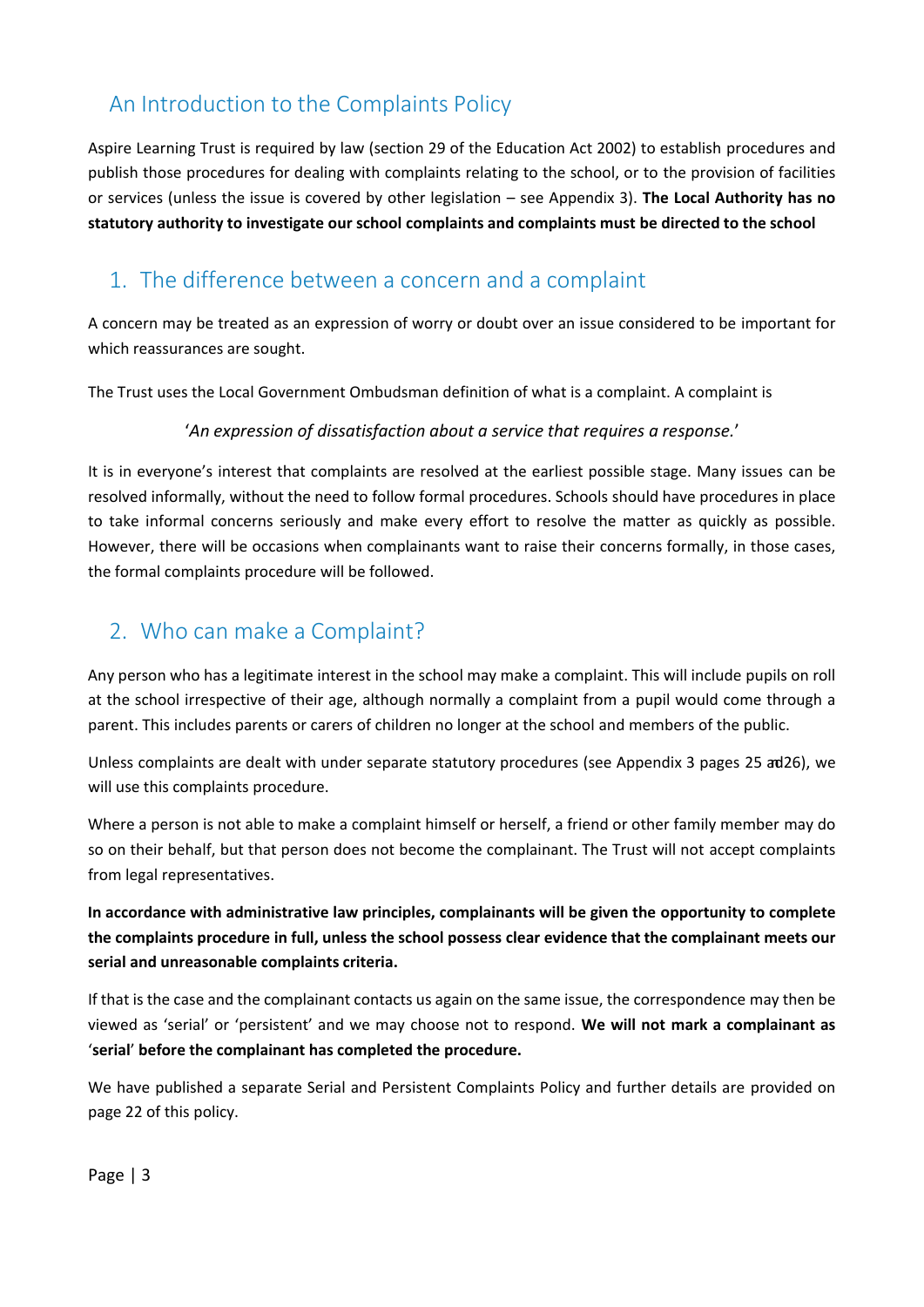Anonymous complaints will not normally be investigated. However, the Headteacher or Chair of Governors, if appropriate, will determine whether the complaint warrants an investigation.

The Trust will ensure that any third party providers have their own complaints procedures in place if they are using school premises to offer services.

Each Local Governing Body will manage their own complaints under the Aspire Learning Trust Policy, unless the complaints are against the CEO, other Trust employees or a Chair of Governors.

## 3. Purposes of the Complaints Procedure

The purpose of our Complaints Procedure is to provide a comprehensive, open, transparent, fair, and timely vehicle through which:

- something that may have gone wrong can be identified, acknowledged and, where necessary, put right;
- an apology may be made where appropriate;
- the school and its senior management can, where appropriate, learn from the process, making it less likely that a similar complaint will be brought in the future.

A written record will be kept of all complaints along with details of how they were resolved following a formal investigation or progression to a panel hearing.

## 4. Publicising the Complaints Procedure

We will do this by:

- copies of the procedure and the complaints forms are available from the school (clearly this will be easily accessible without a potential complainant being asked the reason why it is being requested);
- including the procedure and complaints forms on the school's web site and the Trust website, ensuring that it is easy to find through a link from the home page.

## 5. Adopting the Complaints Procedure

The policy will be reviewed by the Trust Board every three years but a review might be required earlier in the following circumstances:

- to take account of any changes to legislation or to reflect new local authority or government guidance;
- in the light of any recommendations from the Chair or a Review Panel arising from consideration of a complaint.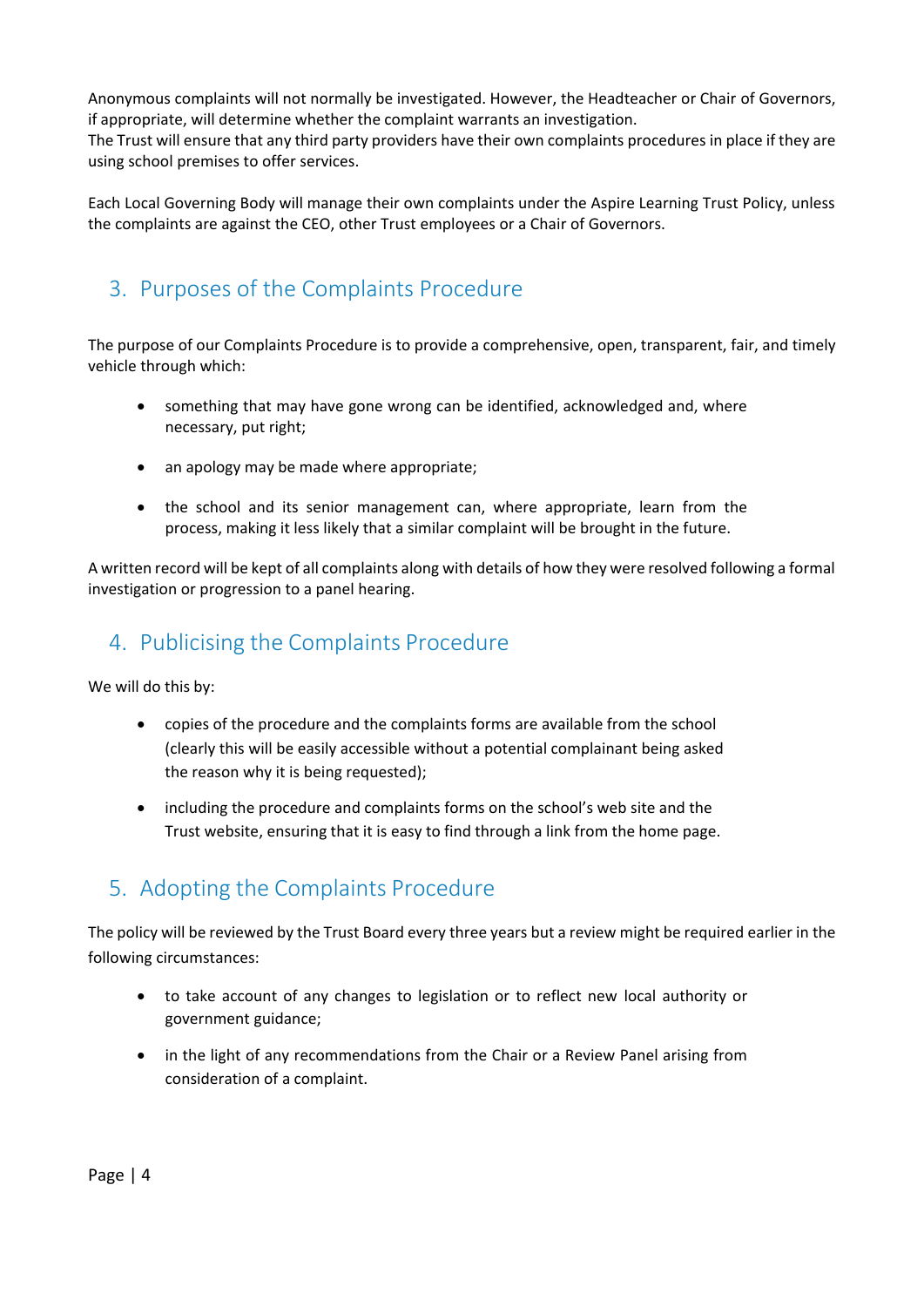## 6. Timescales for complaints

We will aim to consider complaints as quickly and as efficiently as possible and any deviation from our published procedure will be recorded and communicated to the complainant.

The Trust has accepted the view of the Education Skills and Funding Agency that a complainant should normally be expected to lodge their complaint **within 90 calendar days of the event being complained about.** The 90 calendar day limit has been established because investigation is more difficult after a period of time: memories may not be as clear as they would have been earlier, records may not be as readily available and witnesses may no longer be employed at the school. A delay in making a complaint may also disadvantage any person who is the subject of it, making it more challenging for them to defend themselves for the same reasons.

In exceptional circumstances, the Chair of Governors, acting on behalf of the Governing Body, will consider complaints submitted outside this timeframe. In such instances the complainant will need to offer an explanation as to why there has been a delay in making a complaint.

Any decision made in this respect will aim to be lawful, rational, reasonable, fair, and proportionate. It is for the school to decide what exceptional circumstances are.

Where a number of complaints are made in one letter of complaint, some of which lie outside the timeframe, the Chair of Governors will determine which complaints can be considered, taking account of their relevance to the substantive complaint or complaints made within the timescale.

If the complaint is received outside of term time, the calendar day timings for managing the complaint will start on the first school day after the holiday period.

Where it is clear that published timescales cannot be met, new time limits will be set and the complainant will be sent details of the new deadline and an explanation for the delay.

If other bodies are investigating aspects of the complaint, for example the police, LA safeguarding teams or tribunals, there may be an impact on the school's ability to adhere to timescales, or the procedure may have to be suspended until those investigations are complete.

If a complainant commences legal action in relation to their complaint, the procedure may have to be suspended until those proceedings have concluded.

Timescales for our complaints process are confirmed and summarised in Appendix 1

#### Preliminary stage – dealing with concerns informally

Before the formal processes are invoked, every effort should be made to resolve matters informally. This is in line with Education Skills and Funding Agency guidance. The Governing Body will ensure parents are made aware of how they can raise a concern. An informal concern can be raised in person, in writing or by telephone. The school will aim to acknowledge an informal concern or complaint within 2 working days and resolve the informal concern or complaint within 10 working days.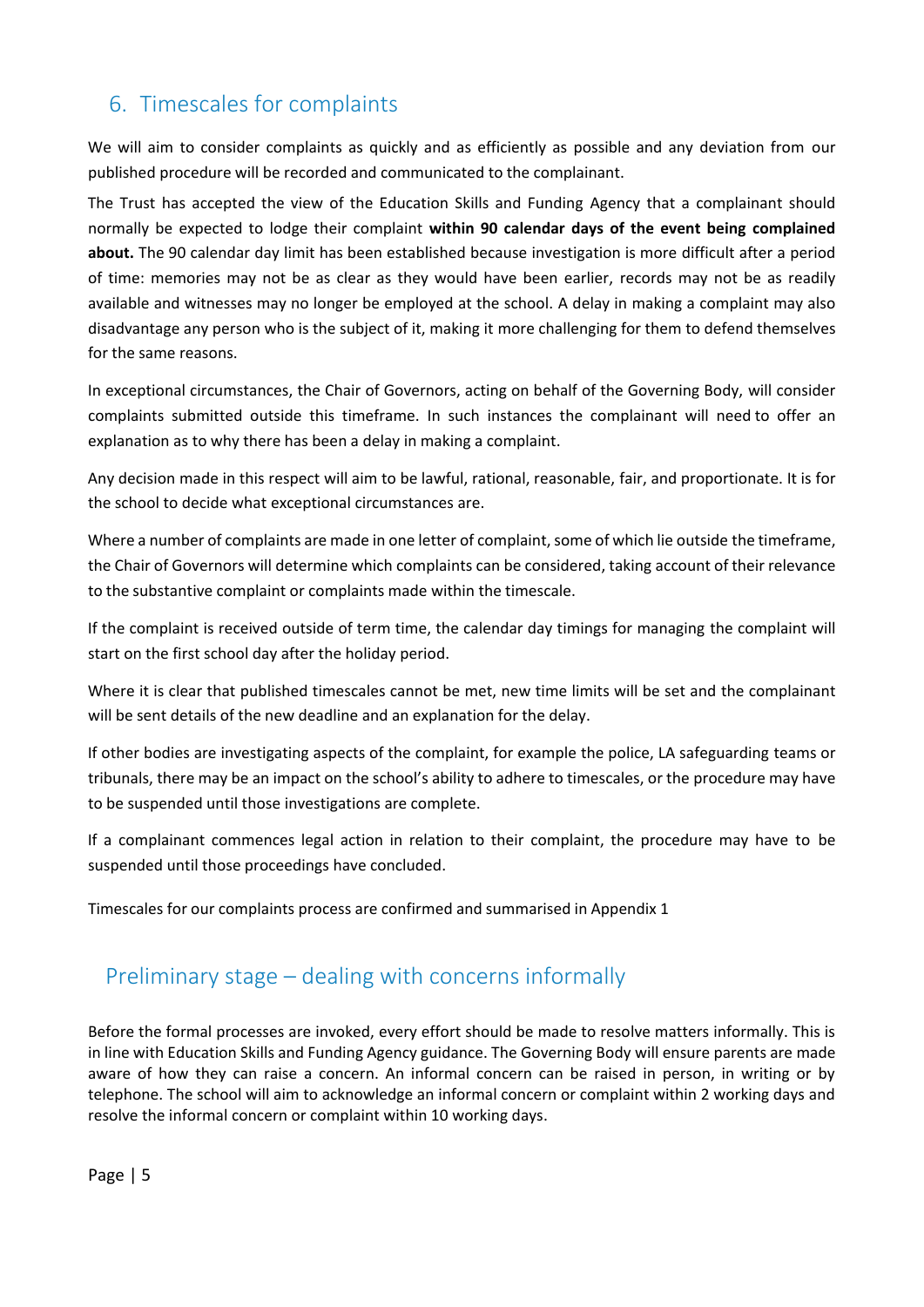Some issues are likely to be best resolved through discussion with a class teacher/form tutor/head of year/other member of staff below the level of a school leader. In some cases, though, a person may feel the need to escalate the matter to the school leader/nominated senior leader.

Initially school staff below the level of Principal/Headteacher will seek to resolve matters through the provision of information and clarification. Where it is clear that there is a significant level of challenge, staff will refer the matter to the Principal/Headteacher/the nominated senior leader as a cause for concern. The Principal/Headteacher/nominated senor leader will then seek to resolve the matter through discussion with those expressing concerns.

Whether attempts to resolve concerns at an informal stage are by telephone conversation or through meetings, school staff will take a note of any agreed action points and summarise these at the end of the conversation. The agreed action points will be circulated promptly to those involved in the discussion if that was agreed at the meeting.

#### **The formal Complaints Procedure will not normally be accessed unless the Principal/ Headteacher/nominated senior leader has first been given the opportunity to discuss the matter with the complainant, either by telephone or, preferably, in person.**

Where the Principal/Headteacher/nominated senior leader is unable to resolve matters through discussion, the parent will be asked if they wish to make a formal complaint to the Principal/Headteacher. This complaint should be made in writing using the formal Complaints Form at the end of this document and available on the school website or from the school office.

## Part 1 – Making a formal complaint to the Principal/Headteacher

#### The procedure

- 1.1 The procedure for making a formal complaint requires a complainant to complete, and to submit, a Complaint Form and to do so within **90 calendar days** of the issue about which they are complaining. If the complaint is received outside of term time, the calendar day timings for managing the complaint will start on the first school day after the holiday period.
- 1.2 The Principal/Headteacher will record the date the complaint is received and acknowledge receipt of the complaint form in writing within **3 school days** and investigate the matter so that the complainant receives a formal written response within **10 school days**. On occasion, the complaint may be too complex to investigate within this timescale and, in these circumstances, the Principal/Headteacher will write to the complainant explaining why it is not possible to work within the timescales laid down and to advise when a response will be issued. The Principal/Headteachermay delegate the complaint to another member of the senior leadership team, but not the decision to be taken.
- 1.3 If the complaint is against the Principal/Headteacher, the complaint form should be sent directly to the Chair of Governors, c/o the school**.** The procedures set out in Part 2 of this document should then apply.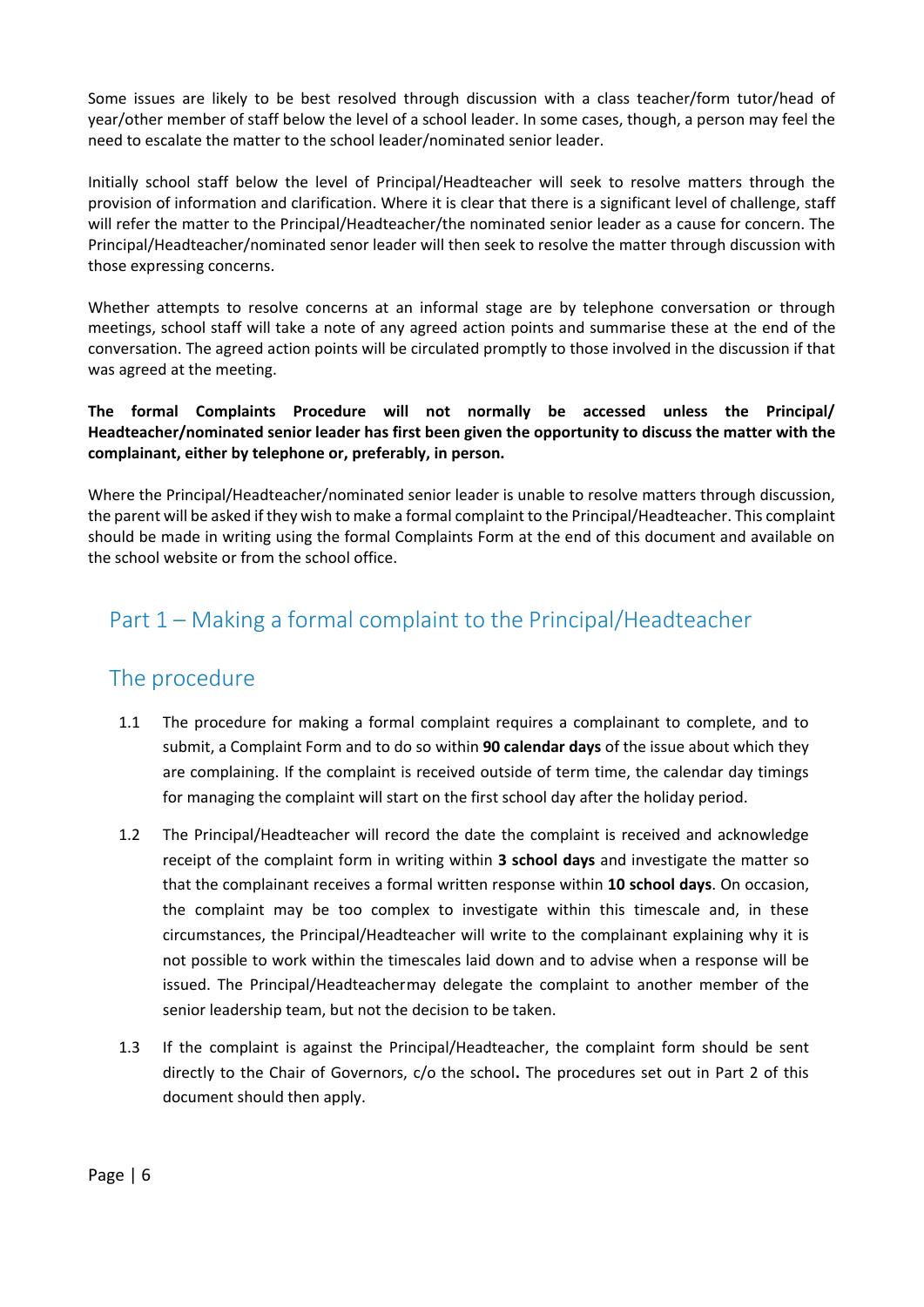## Expected Outcomes

- 1.4 The actions that the school may take to put matters right might involve one or more of the following:
	- a review of policy or procedure
	- changes to routines;
	- action to remedy a health and safety concern;
	- restorative work involving a pupil and a member of staff;
	- risk assessment to determine the likelihood of similar problems recurring
	- an apology or an admission that the situation could have been handled differently or better;
	- action towards a member of staff (on the occasions that this is of a disciplinary nature, no further information will be shared, as this is a matter of employment contract law for employees and a straightforward matter of privacy for volunteers);
	- a decision that no action is necessary or justified with a full explanation.
- 1.5 The Trust will not normally award financial compensation unless required to do so by virtue of legislation.
- 1.6 A complainant who has first discussed the issue with the Principal/Headteacher may make a complaint and to do so they must use the complaint form. The complainant is asked to be brief and clear about the issue and to state what would, for them, provide a reasonable and acceptable resolution to the complaint. Unless there are exceptional circumstances, the complaint form should be submitted **within 90 calendar days** of the issue causing complaint.

# Arranging Help for the Complainant to Articulate Concerns and Understand Procedure

1.7 The Trust is aware of its obligations under the Equality Act 2010 and understands that a complainant may have communication preferences due to disability, learning difficulties or difficulties using English. In such circumstances the complainant will be appropriately supported to make their complaint or alternative arrangements made and alternative methods of contact will be accepted.

If a complainant wishes to seek help in explaining the issue and/or with completing the Complaint Form, then support may be available from one of the following sources:

**From School Staff**. The Trust accepts that a member of the school staff may provide support unless the Principal/Headteacher agrees that there is good reason why they should not do so. This support does not extend to support with the basis of the complaint per se, rather it is restricted to advice on how best to present the information.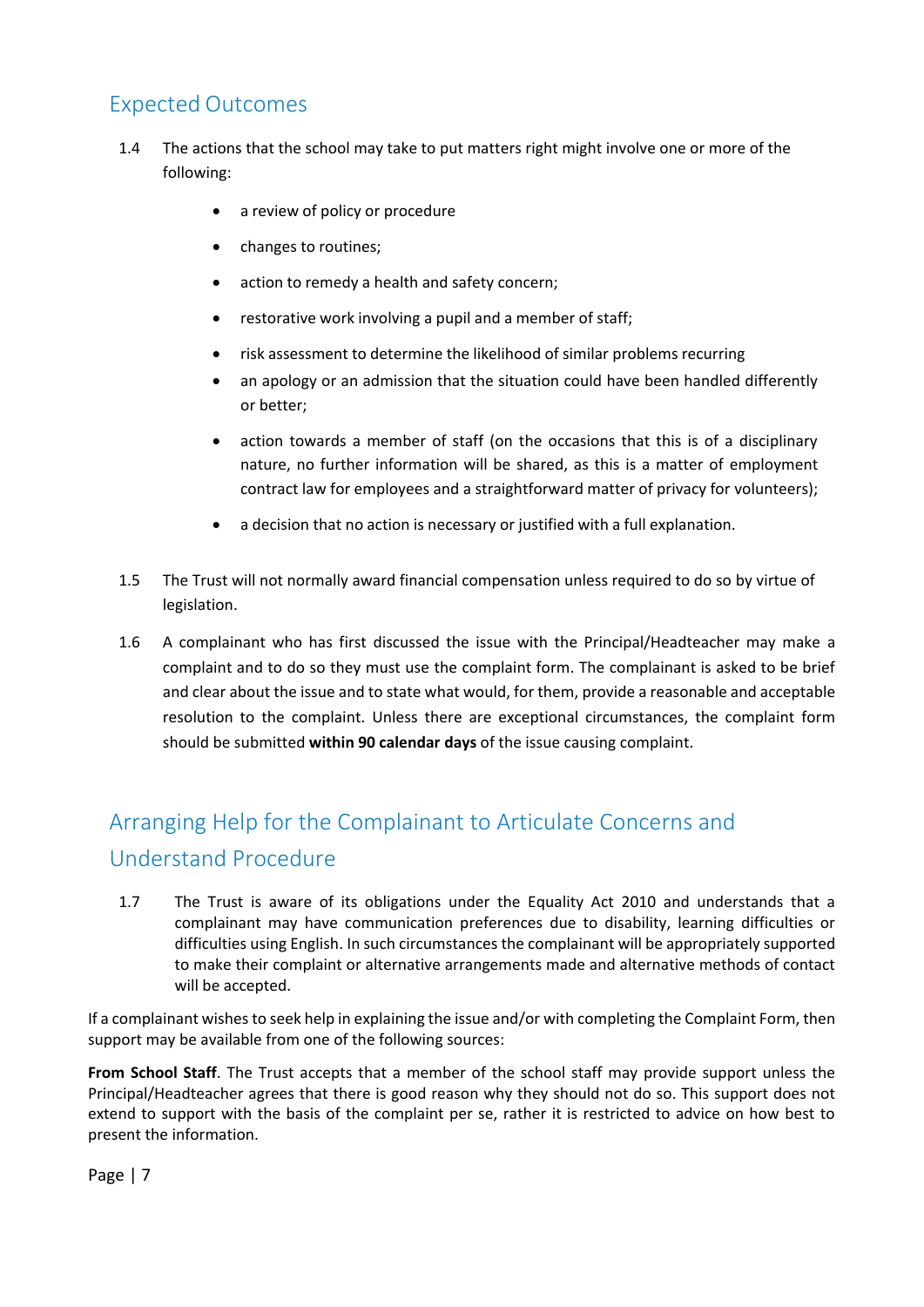**From external sources**. A complainant may, if they wish, seek support from any person who is not a member of staff, including legal support or from statutory and charitable organisations. A complainant may nominate a person to issue, and to receive, correspondence on their behalf. The school will request consent from the complainant before disclosing information to a third party.

Whilst the Trust acknowledges that, on rare occasions, parents may wish to contact solicitors, the Trust will not accept a complaint from a legal representative. The Trust will not use legal representation within the complaint resolution process but nor will parents' legal representative be permitted to attend relevant meetings.

If the complainant contacts the Local Authority, then they will be directed to the school complaints procedure on the schools website. The Local Authority has no statutory powers of intervention in school complaints.

# Part 2 – Referring a formal complaint to the Chair of Governors

- 2.1 Where the complainant considers that the Principal/Headteacher's written response does not resolve the complaint, the complainant may ask the Chair of Governors to reconsider the Principal/Headteacher's response through the convening of the Chair of Governors Panel, which will include the Chair of Governors, the Trust CEO and one other Governor. **This request should be made within 10 school days of receiving the Principal/Headteacher**'**s response.**
- 2.2 If the complaint is about the Principal/Headteacher then the complaint form will be submitted direct to the Chair of Governors. Unless the complaint is about the Principal/Headteacher, the Panel will not consider the complaint unless the Principal/Headteacherhas had opportunity to seek to resolve the matter first.
- 2.3 If the complaint is about the CEO then the complaint form should be sent to the Aspire Learning Trust Company Secretary via the Trust website.
- 2.4 If the complaint is about the Chair of Governors, the entire Governing Body, or an individual Governor, then the complaint form should be sent to the Clerk to the Governing Body (see sectionon making a complaint about Governors below).

#### The procedure

- 2.5 If emailing the complaint, care should be taken to ensure that the complainant has the official email address for the Chair of Governors, available from the school office, and that they use this. It can be obtained from the school office. In the subject field of the email, the complainant should write, 'Formal Complaint'. If delivering or posting a letter, the complainant must address it to the Chair of Governors at the school address and should write 'Formal Complaint' on the envelope.This will ensure that the complaint is dealt with promptly and enable the school to comply with the timescales set out in the policy.
- 2.6 The complainant should not share the complaint with other governors. A detailed knowledge of the complaint will preclude governors from serving on a review panel if the complaintis not resolved through the good offices of the Chair. Governors receiving a complaint in this way should immediately refer it back to the Chair without considering the content.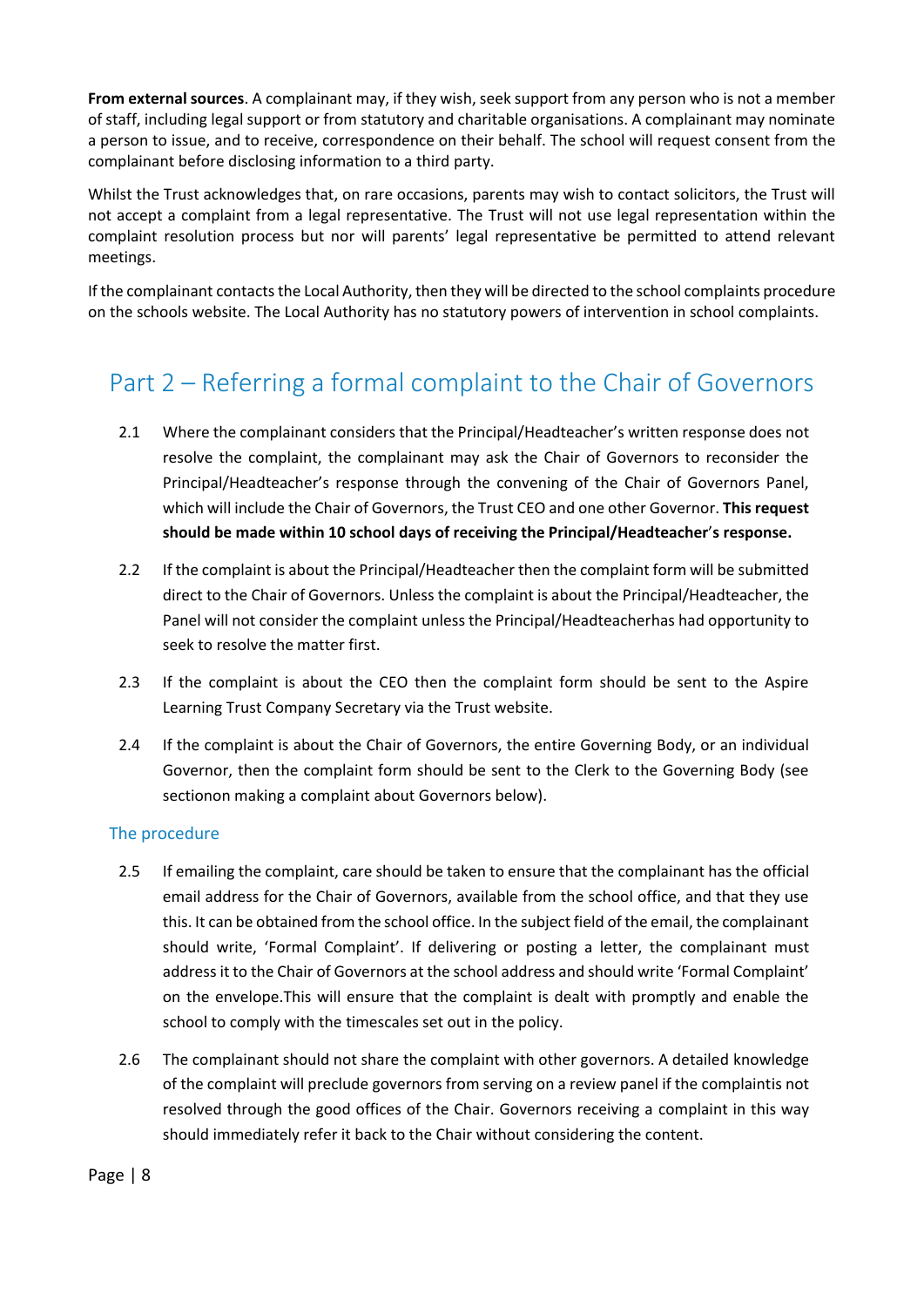- 2.7 The Chair of Governors will acknowledge the complaint form in writing within 3 school days of receipt, convene the Panel and investigate the matter so that the complainant receives a response within 10 school days. On rare occasions, the complaint may be too complex to investigate within this timescale and, in these circumstances, the Chair will write to the complainant explaining why it is not possible to work within the timescales laid down and to advise when a response will be issued.
- 2.8 As part of the investigation, the Panel will make early contact with the complainant and either propose a meeting or substantial telephone call to consider the issues raised. If telephoning, the member of the Panel should determine whether it is necessary to withhold any number that is not the school's telephone number.
- 2.9 The focus of that conversation should be to:
	- Consider any gaps on the complaint form;
	- Consider any aspects of the complaint where additional clarification is required;
	- Consider the extent to which any evidence is available that has not been mentioned on the complaint form;
	- Establish the complainant's view as to witnesses who might need to be interviewed;
	- Establish what would provide for the complainant an acceptable resolution to the complaint;
	- Establish whether there is any pressing reason for the matter to be investigated more quickly than the published timescale allows for;
	- Discuss with the complainant whether there is anything that might help resolve matters outside the complaints procedure, for example, alternative dispute resolution methods.
- 2.10 Complainants must make sure they do not covertly record any conversations about complaints and they should make sure they obtain informed consent from all parties present before recording conversations or meetings.
- 2.11 The key elements of the Panel's investigation are likely to include:
	- Achievement of a shared understanding with the complainant of the nature of the complaint and of what it is that remains unresolved;
	- Establishing what has happened and who was involved;
	- Interviews and/or written statements from those adults and children whose information and views, in the opinion of the Chair of Governors, need to be taken into account; although the final decision of whom to interview rests with the Chair, itis expected that the voice of affected children will be appropriately heard and be given sufficient weight;
	- Sensitivity and thoroughness when conducting interviews;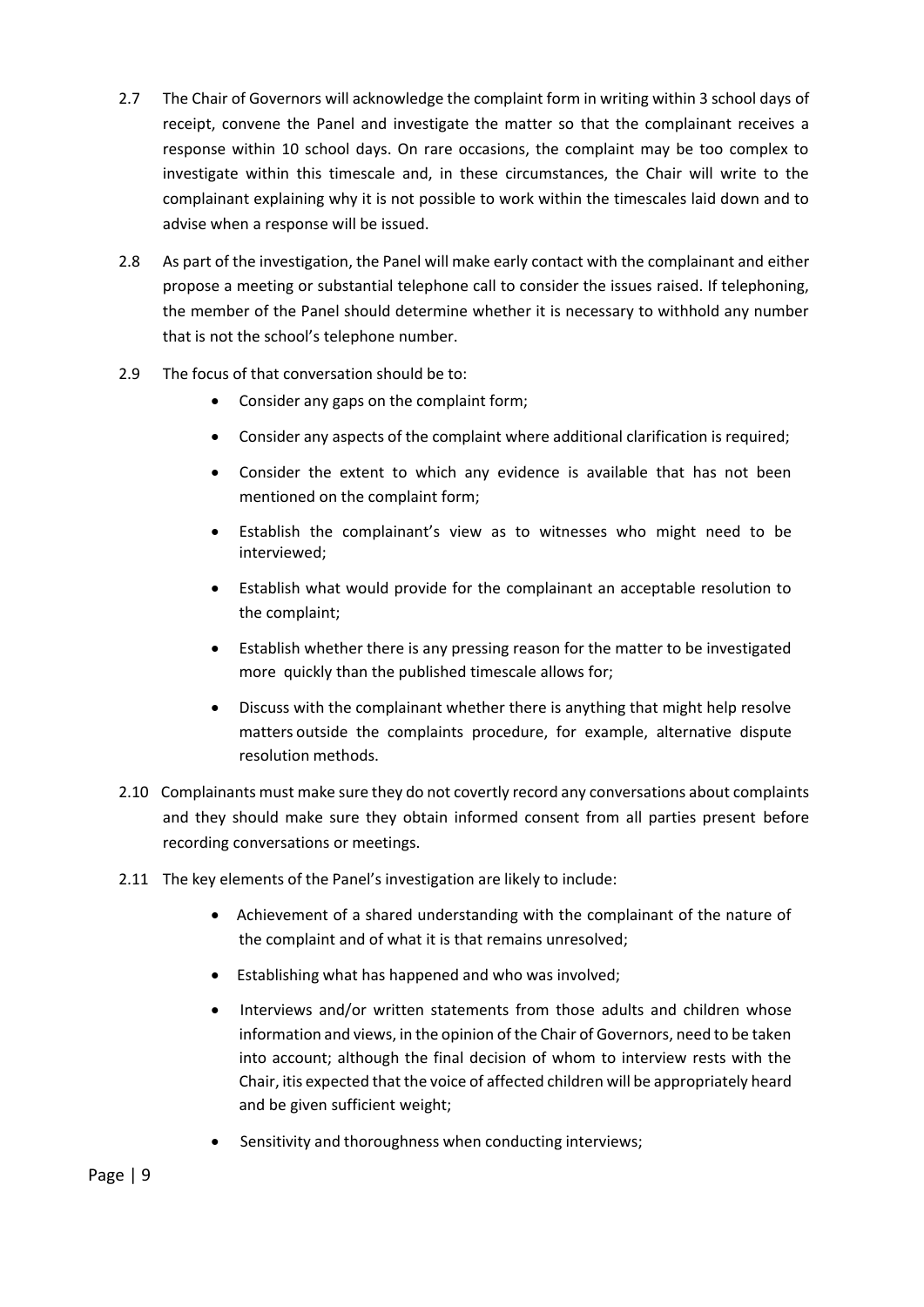- A detailed report that will provide a clear record that will be helpful for any subsequent review;
- A clear analysis of the information and conclusions reached;
- An authoritative outcome that is based on the evidence and does not merely state acceptance of evidence;
- Recommendations to resolve the complaint.
- The conclusions and the reasons for decision making should be communicated in writing to the complainant and any relevant person complained about.

#### Expected Outcomes

- 2.12 The Chair will report in writing on the Panel's findings of the extent to which s/he considers the complaint is fully, or in part:
	- **Substantiated** i.e. where there is sufficient evidence to uphold the complaint
	- **Malicious**  i.e. where it is proven that the complainant has no case and where, also, there is evidence that the complainant deliberately tried to deceive the school, made the complaint as part of a deliberate attempt to cause distress or otherwise acted with malice
	- **False**  i.e. where there is sufficient evidence to prove that there was not legitimate basis to the complaint, or
	- **Unsubstantiated** i.e. where there is insufficient evidence to reach a conclusion.
- 2.13 In terms of future actions there are two possible outcomes from a complaint. These are:
	- action taken by the school to put matters right. This might involve one or more of the following:
		- o a review of policy or procedure
		- o changes to routines
		- o action to remedy a health and safety concern
		- o restorative work involving a pupil and a member of staff
		- o risk assessment to determine the likelihood of similar problems recurring
		- o an apology
		- o action towards a member of staff (on the rare occasions that this is of a disciplinary nature, no further information can be shared as this is a matter of employment contract law for employees and a straightforward matter of privacy for volunteers).
	- a decision with a full explanation, that no action is necessary or justified.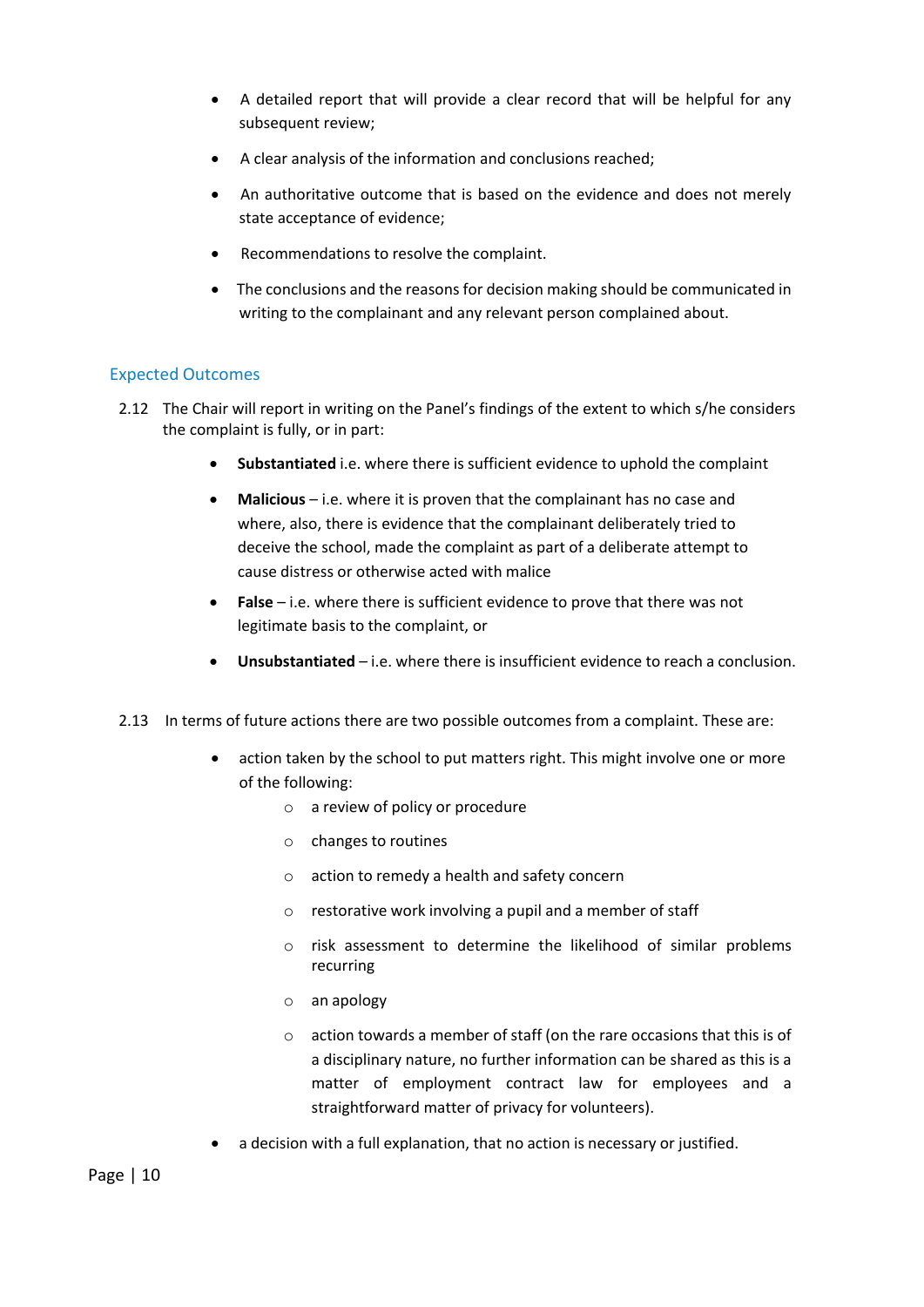2.14 The Trust will not normally award financial compensation unless required to do so by virtue of legislation.

#### Role of the Clerk to the Governors

- 2.15 The Chair of Governors will appoint the Clerk to the Governing Body to:
	- act in a 'progress chasing' role to track the complaint and to ensure that timescales set out within the policy are being adhered to wherever possible;
	- ensure that the complainant is kept up-to-date, including where timescales have not been met and the reasons why;
	- receive any concerns that the complainant might have and advise the Governing Body about the operation of the process;
	- inform the Governing Body of any shortcomings in the delivery of its complaints procedure, both during the process and subsequently;
	- arrange for the outcome of the investigation to be communicated to all parties (the complainant and where relevant the person complained about) **so they receive it at the same time**. This will be in the form of an email or letter from the Chair of Governors.
	- Ensure that a written record of the complaint along with details or whether they were resolved following the formal procedure or progressed to a panel hearing;
	- The Clerk will ensure that correspondence statements and records relating to individual complaints are stored confidentially.
	- Complaint documentation does not form part of the child's educational record.
- 2.16 The letter from the Chair of Governors represents the conclusion of the Chair's consideration of the complaint. Neither the Chair nor any member of staff should respond to the complainant after this point. The Clerk should thereafter handle all correspondence. The complainant will be advised in the outcome letter that the matter is closed except for the possibility of a review by a governors' panel (see Part 3).

#### Complaint about governors

- 2.17 If the complaint is against the chair of governors or an individual governor, the complaint should be addressed to the Clerk to the Governing Body who will arrange for the complaint to be heard by the Vice Chair or another member of the governing body and then a committee of members of the governing body if it progresses to the next stage.
- 2.18 If the complaint is against the entire Governing Body or complaints involving both the Chair and Vice Chair, it should be sent to the Clerk, who will determine the most appropriate course of action. This will depend on the nature of the complaint. This may involve sourcing an independent investigator to complete the investigation and co-opted governors from other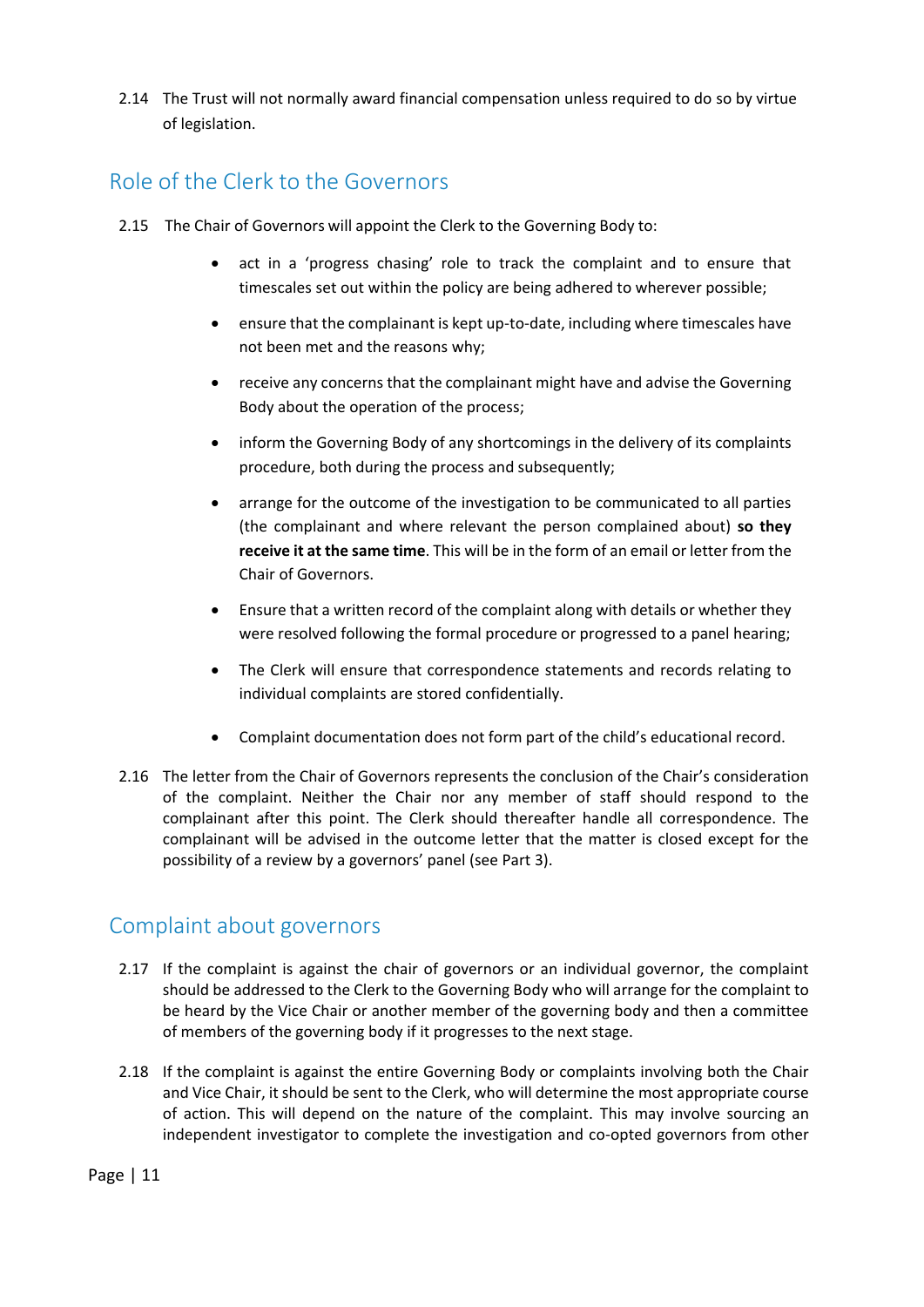schools to hear any complaint that may progress to the next stage, or passing the complaint to a panel of Trustees.

## Part 3 – Referring a formal complaint to a Governors' Review Panel

#### The procedure

- 3.1 Where the complainant considers that the Chair of Governors' written response does not resolve the complaint, the complainant may ask the Clerk to convene a Review Panel of Governors who have had no prior involvement with the complaint (or the issues which led to the complaint) to review the Chair's response. The complainant must complete, and submit to the Clerk, a Review Request Form (available to download from the school website or from the school office). S/he should do this within **10 school days** of the date of issue of the letter giving the decision on the complaint. This form is structured in a way that helps ensure that the reasons for requesting a review can be readily understood, and that contact information is recorded and available to those who might need it.
- 3.2 If emailing, the complainant should take care to ensure that s/he has the official email address for the Clerk and that s/he uses this which can be obtained from the school office. In the subject field of the email, the complainant should write, 'Complaint Review Request'. If delivering or posting a letter, the complainant must address it to the Clerk at the school address and write 'Complaint Review Request' on the envelope'. The Clerk should record the date the request for review is received and acknowledge the request for review within 3 school days.
- 3.3 If the complainant requires assistance in articulating the need for a review then support may be provided by those identified as able to offer help in part 2 of the guidance (page 8 above). Again, it is not for those supporting the complainant to comment on the merits or otherwise of review, but rather to help the complainant articulate their position to the Governors' Review Panel through the Review Request Form.
- 3.4 The governors' review panel will only consider requests for review outside the 10 school working days timeframe in exceptional circumstances. These might include:
	- the reasons for a review not being known to the complainant within 10 school working days;
	- the complainant needing to delay making their request for review because they needed the time to collect evidence that could not have been gathered during the first 10 school working days;
	- the complainant not having been able to request a review within 10 school working days because of being abroad or being incapacitated.
- 3.5 The review will be based on the information supplied in the Review Request Form. And will usually consider the following: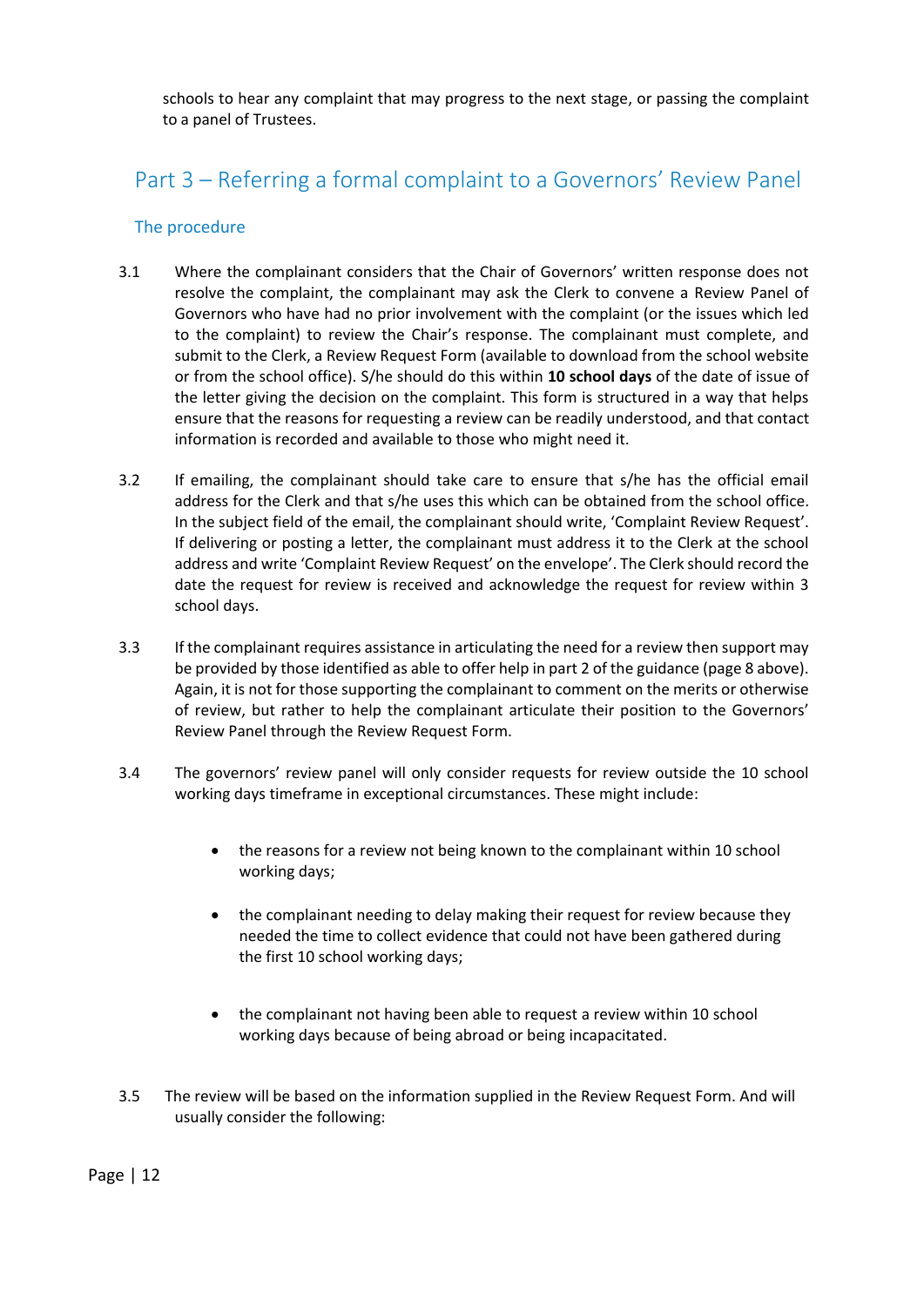- the complainant's view that not all aspects of the complaint have been addressed;
- the complainant's view that not all available evidence has been considered;
- the complainant's view that not all relevant witnesses have been interviewed;
- the complainant's view that the decision has not been adequately justified in the Chair's decision letter;
- the complainant's view that the decision has not been adequately explained.

The review will not review any new complaints at this stage. New complaints must be dealt with from stage 1 of the procedure.

- 3.6 The review process cannot be used to consider cases where the complaint was not dealt with in accordance with published time-scales. That would require a fresh complaint to be made.
- 3.7 Whilst normally the governor's panel will consider the review on the basis of written representations only, the governors will consider a face-to- face review if this is requested by the complainant. In this event a suggested agenda for the review meeting is set out at Appendix 5.

The complainant can request to be invited to attend the meeting; they may bring someone along to provide support but not represent them. Neither party should have legal representation. Representatives from the media will not be permitted to attend.

The Clerk will confirm and notify the complainant of the date, time, and venue of the meeting.

Any written material relating to the complaint, will be circulated to all parties at least five school days before the meeting. The committee will not normally accept, as evidence, recordings of conversations that were obtained covertly and without the informed consent of all parties being recorded.

The meeting will be held in private.

#### Composition of Review Panel

- 3.8 The Clerk will convene a Review Panel comprising 3 or 5 members who have had no prior involvement with the complaint or the causes of the complaint. One panel member will be independent of the management and running of the school the complaint has been raised about. Members of the Review Panel will elect a chair from among themselves and they will use a simple majority vote to do so
- 3.9 An LA adviser may be invited to the meeting, at the discretion of the governors, to give procedural advice only.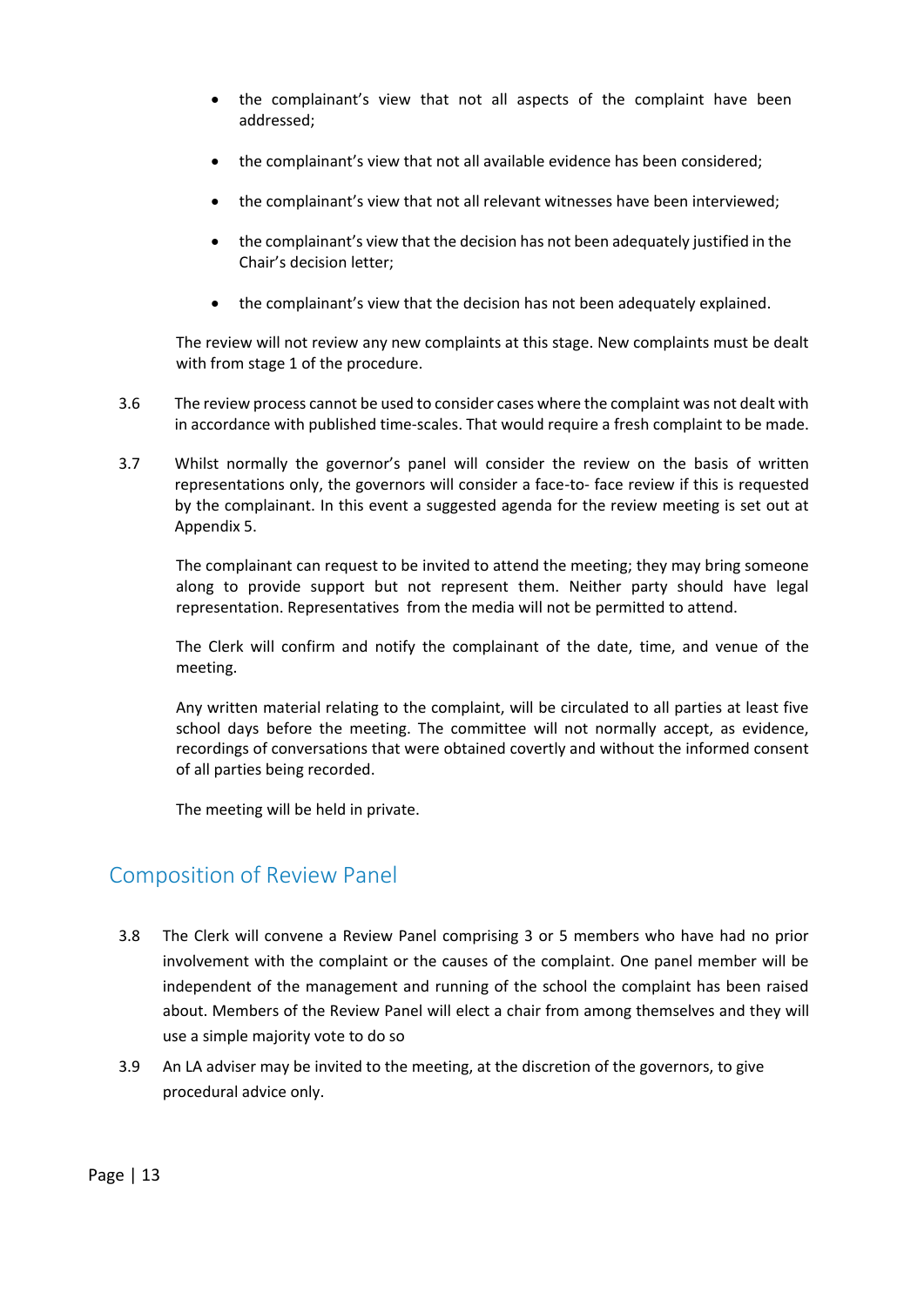### Convening the Review Meeting

- 3.10 The Clerk will liaise with all the Review Panel members to propose, and to agree, a date, time and venue for the review. This is most likely to be at the school but the Clerk should ensure that the meeting will be in an appropriate environment i.e.
	- there will be a sufficient number of tables and chairs and that these will be suitable for use by adults;
	- the meeting will not be disturbed;
	- the confidentiality of proceedings can be protected.
- 3.11 The Trust is mindful of the challenges that volunteer governors can encounter in finding time to prepare for a review and in finding a date and time when all members are available. The Trust has decided that it is more preferable to allow sufficient time for the process than it is to set a deadline that may be all too easy to miss. The Trust therefore has decided that a Review Panel should meet within, what the Trust considers to be, **the reasonable time frame of 20 school working days**, starting from the day when the request for a review was received, or the next school day if that was not a school day. If there are exceptional reasons why there is slippage to the timescales laid down, the clerk will explain the reasons for this to the complainant in writing.

#### Further Written Representations to the Review Panel

- 3.12 Prior to the meeting of the Review Panel, the Clerk will seek any further written representations from the complainant concerning the reasons why the matter should be reviewed.The complainant will have 5 school working days to provide this information. The Clerk will supply this information to the Chair of Governors who will have 5 school days to submit any comments to the Panel. The Panel should have 5 clear school working days to consider all the information in advance of the meeting. The information to be sent by the Clerk to the Review Panel should comprise the following:
	- The original completed complaints form;
	- The response to the complaint from the Headteacher and/or the Chair of Governors;
	- The completed Review Request Form;
	- Any additional written representations from the Chair of Governors or the complainant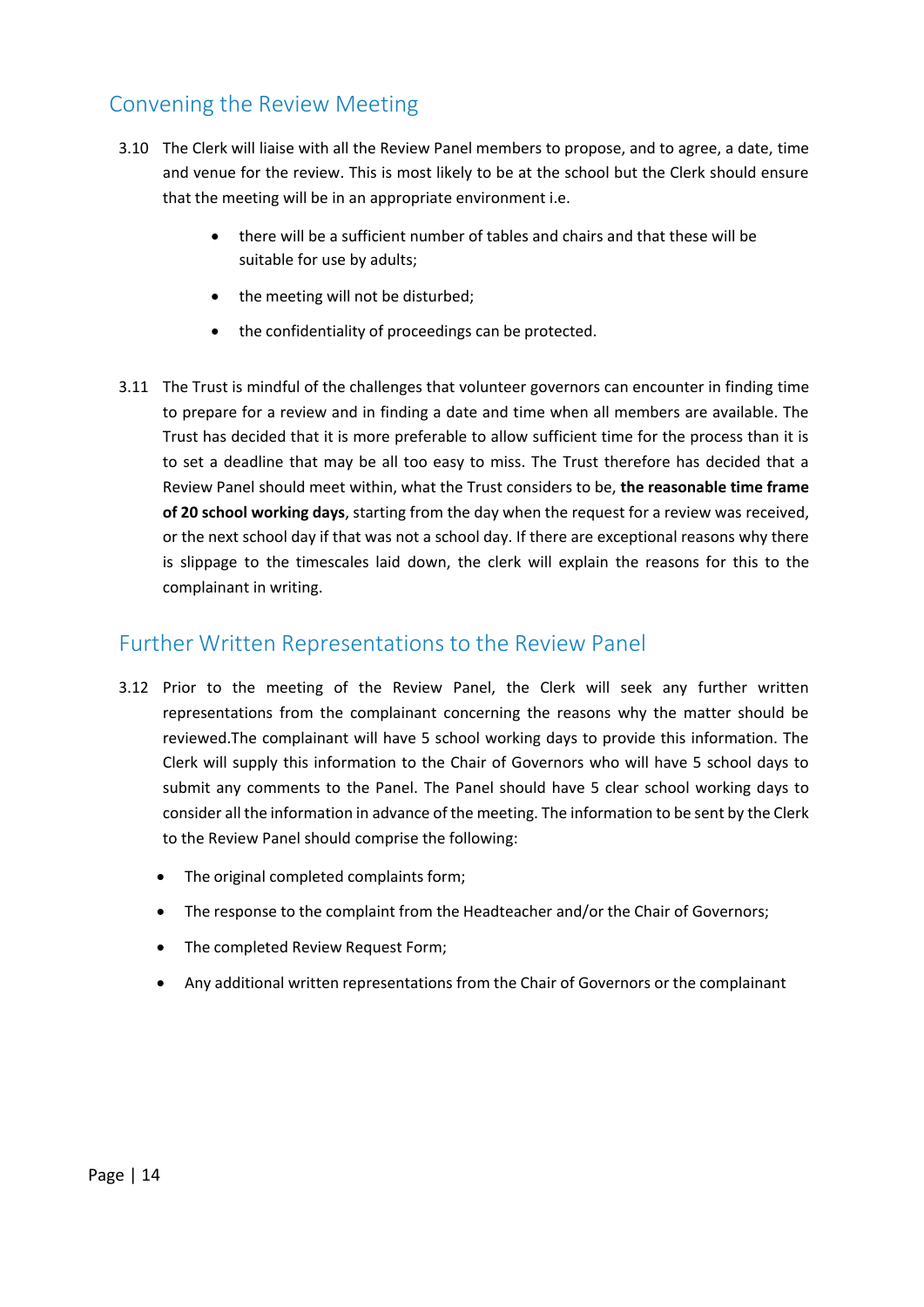## The Review Panel meeting

- 3.13 The Review Panel meeting will normally be clerked by the Clerk to the Governing Body. Where this is not possible the Chair of Governors will ensure that an alternative suitable person is responsible for the clerking function. The meeting will be held in private.
- 3.14 At the start of the meeting the Panel will elect a chair who will be responsible for the conduct of the meeting and for liaising with the Clerk subsequently to ensure that all parties receive timely notification of the outcome within 5 school working days of the date of the review meeting.
- 3.15 The panel will consider objectively the complaint, the Headteacher's and/or Chair's response, the reasons set out in the Review Request Form, and any further written representations from the Chair or complainant. It will then decide whether the response to the complainant has been fair and reasonable in the circumstances. The Review Panel must take care to ensure that it does not favour one side or the other for any reasons other than those arrived at through an objective assessment of all the evidence.

## Conclusions and Recommendations

- 3.16 The Review Panel must come to a conclusion as to whether the request for a review was justified in identifying alleged shortcomings in the investigation of the complaint by the Chair of Governors. The committee can uphold the complaint in whole or in part, or dismiss the complaint in whole or in part. Because the review is not an appeal, the Review Panel cannot reverse the earlier decision of the Chair of Governors. But it can make any recommendations that it sees fit that can be taken to resolve the complaint. Such recommendations might include:
	- an apology;
	- a re-consideration of an earlier decision;
	- informing improvements within the school;
	- improving the effectiveness of the complaints procedure;
	- a review of a policy or a procedure or a recommendation to change the school's systems or policies or procedures, or
	- a fully explained decision that no further action is necessary or justified.

### Communicating the Outcome

3.17 The matter should remain confidential. The Clerk will promptly communicate the outcome, and set out the reasons for it, in a letter to the complainant, the outline of which will have been formulated by the Review Panel in the meeting. The final version will be agreed and signed by the Chair of the Panel. **It is essential that the review decision letter is sent to the complainant and where relevant the person complained about and the Chair at the same time**. This will be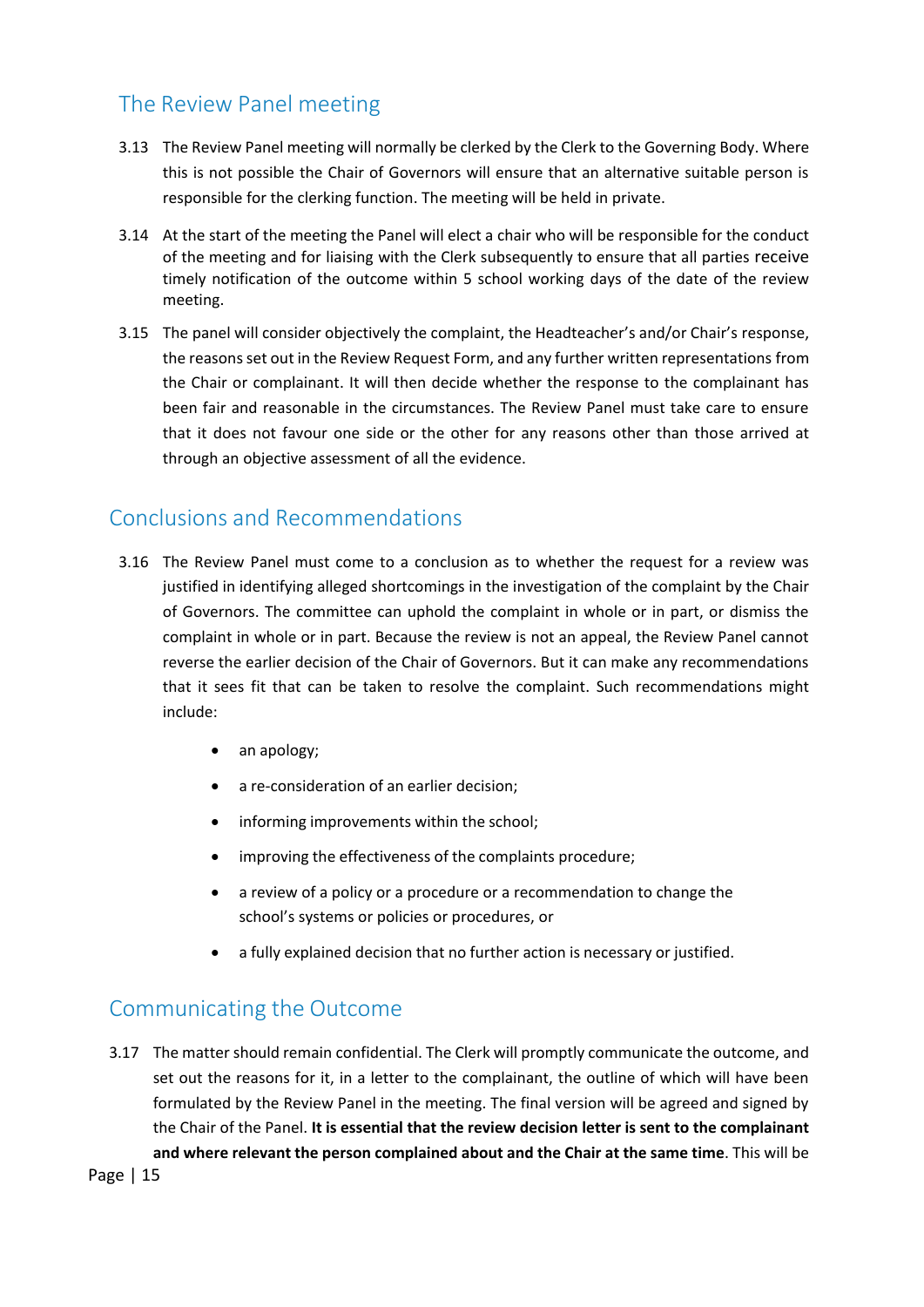in the form of an email or letter. Whilst the letter should avoid unnecessary detail, there should be sufficient information to demonstrate that the review was considered in full, provide an explanation of the decisions taken/findings and include details or any actions or recommendations that will be taken to resolve the complaint. This should be made available for inspection on the school premises by the proprietor and the head teacher.

- 3.18 A written record will be kept of the complaint. Correspondence, statements, and records relating to individual complaints are to be kept confidential except where the Secretary of State or a body conducting an inspection under section 109 of the 2008 Act requests access to them. The actions taken as a result of the complaint will be recorded (regardless of whether they are upheld).
- 3.19 The issue of the review decision letter concludes the school complaints process and the school will not enter into any further correspondence with the complainant.

**The information in paragraph 3.20 about redress beyond the school must be included in the panel response letter.**

3.20 Beyond the school complaints process, any person may complain to the Secretary of State for Education that the governing body of a maintained school has acted either unlawfully or unreasonably. They may do this by writing to the address shown below.

# **Academy Complaints and Customer Insight Unit Education & Skills Funding Agency Cheylesmore House 5 Quinton Road Coventry CV1 2WT**

3.21 The Education Skills and Funding Agency is unlikely to re-investigate the substance of the complaint or overturn any decisions made. Their interest is likely to be restricted to whether due process has been followed correctly and that education legislation and statutory policies connected with the complaint have been adhered to and that the school has not acted unlawfully or unreasonably.

More information is available at [www.education.gov.uk/contactus](http://www.education.gov.uk/contactus)

Anyone can raise a complaint about a maintained school or a member of staff to the Education Skills and Funding Agency, but the Education Skills and Funding Agency advises complainants that local procedures should be concluded before submitting their complaint to them.

The exceptions to this include when:

- children are at risk of harm;
- children are missing education: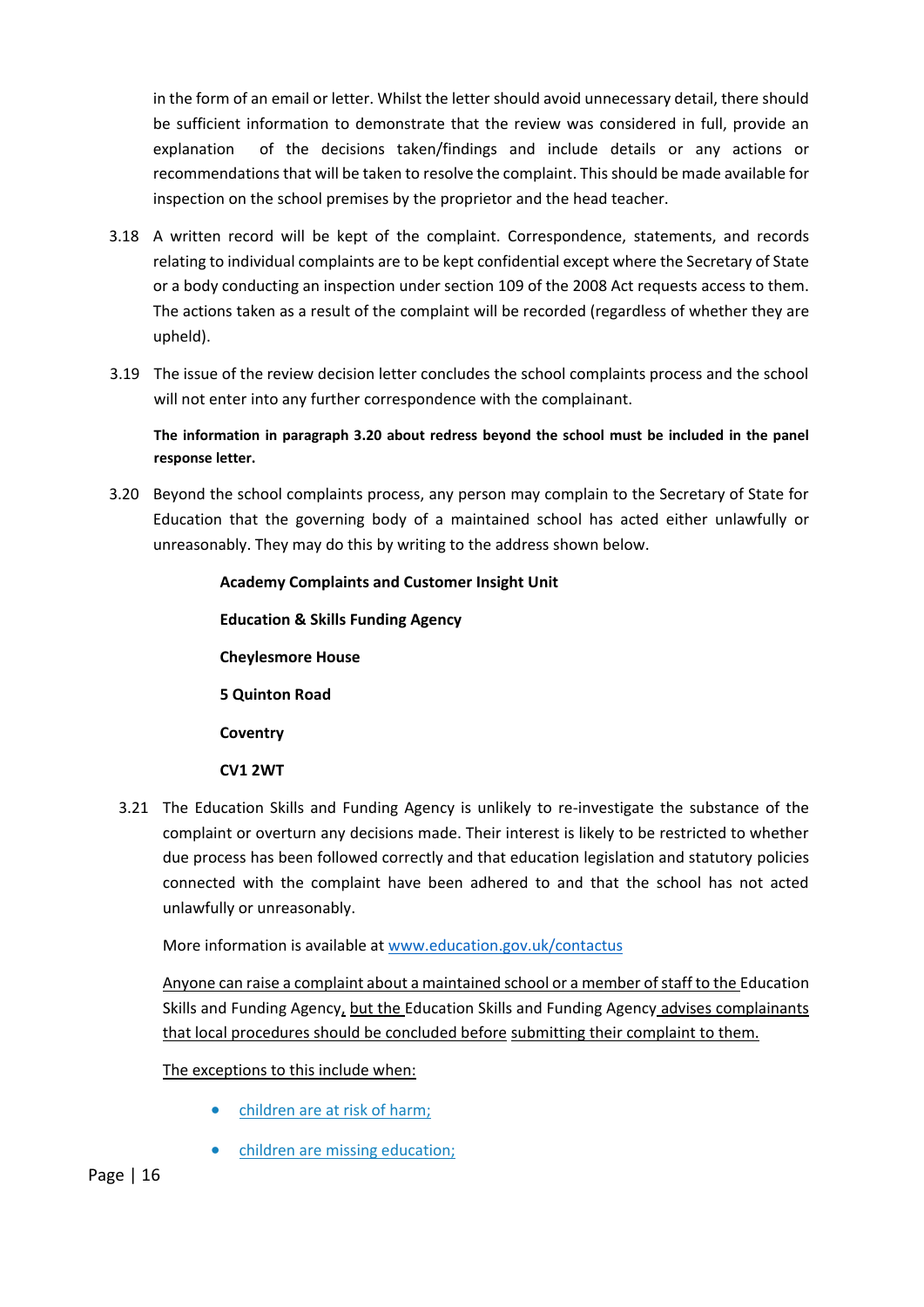- a complainant is being prevented from having their complaint progress through the published complaints procedure;
- the Education Skills and Funding Agency has evidence that the school is proposing to act or is acting unlawfully or unreasonably.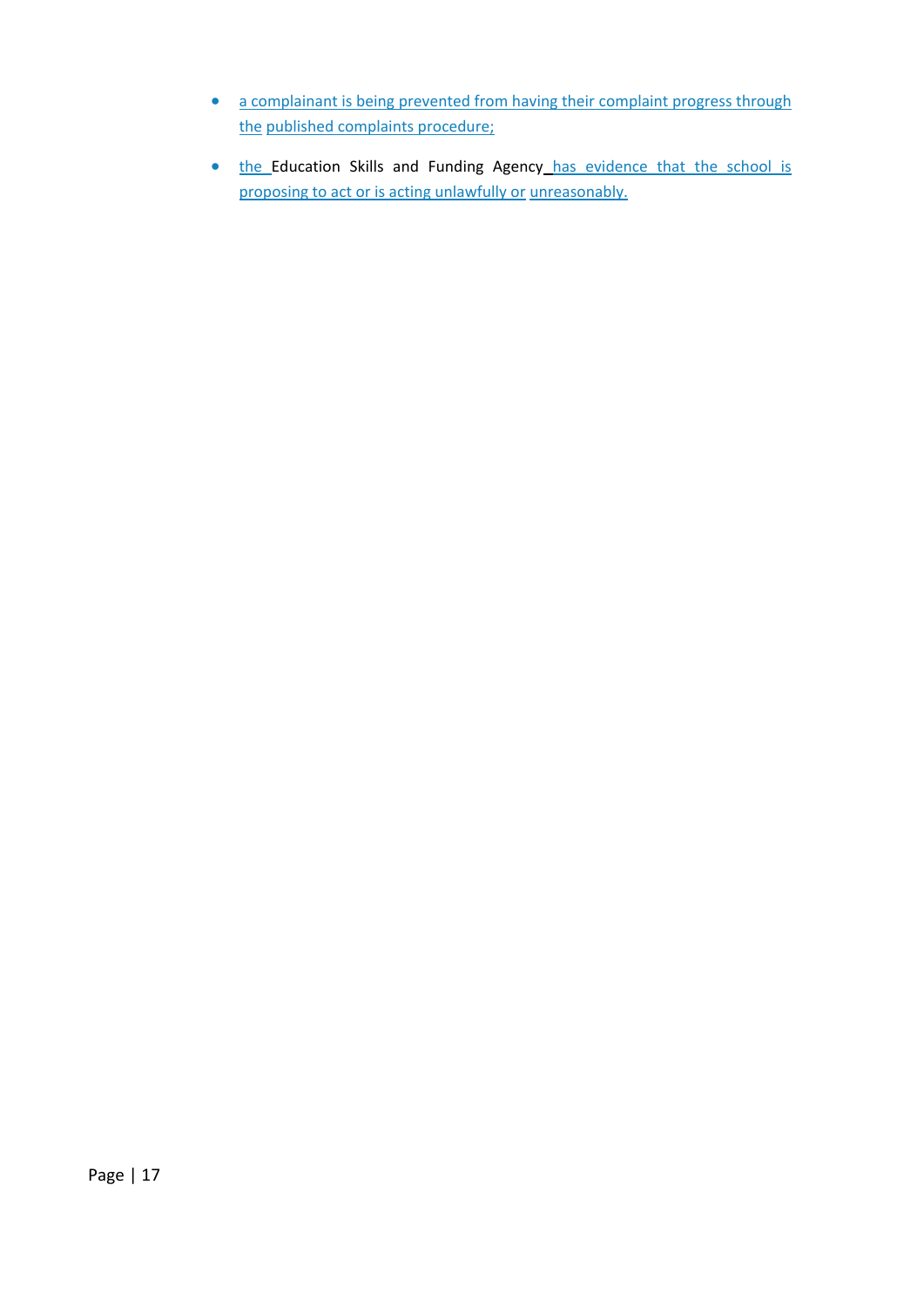# **Complaint procedure (summary)**

## **INFORMAL STAGE (up to 10 school working days in total)**

School staff seek to resolve the complaint informally through discussion with the complainant. A complaint will not normally be considered unless the complainant has first raised the matter informally with the relevant school leader.

The complainant should submit a formal complaint within **90 calendar days** of the cause for complaint. If the complaint is received outside of term time, the calendar day timings for managing the complaint will start on the first school day after the holiday period.

# **FORMAL PROCEDURE – Stage 1\* (up to 10 school working days in total)**

Written complaint to the Principal/Headteacher

- Received by Principal/Headteacher;
- Acknowledgement 3 school days;
- Investigation (including any discussion with the complainant);
- Formal written response (from the Principal/Headteacher 10 school days from receipt).

\*If the complaint is about the Principal/Headteacher then the complaint will be directed to the Chair of Governors and considered as a Stage 2 complaint.

# **FORMAL PROCEDURE – Stage 2 (up to 10 school working days in total)**

Complaint to the Chair of Governors requesting review of the Principal's/Headteacher's decision or a complaint about the Principal/Headteacher

- Received by Chair of Governors (within 10 school days of the Principal's/Headteacher's response);
- Acknowledgement 3 school days;
- Investigation (including any discussion with the complainant);
- Formal written response (from the Chair of Governors or Clerk) 10 school days from receipt.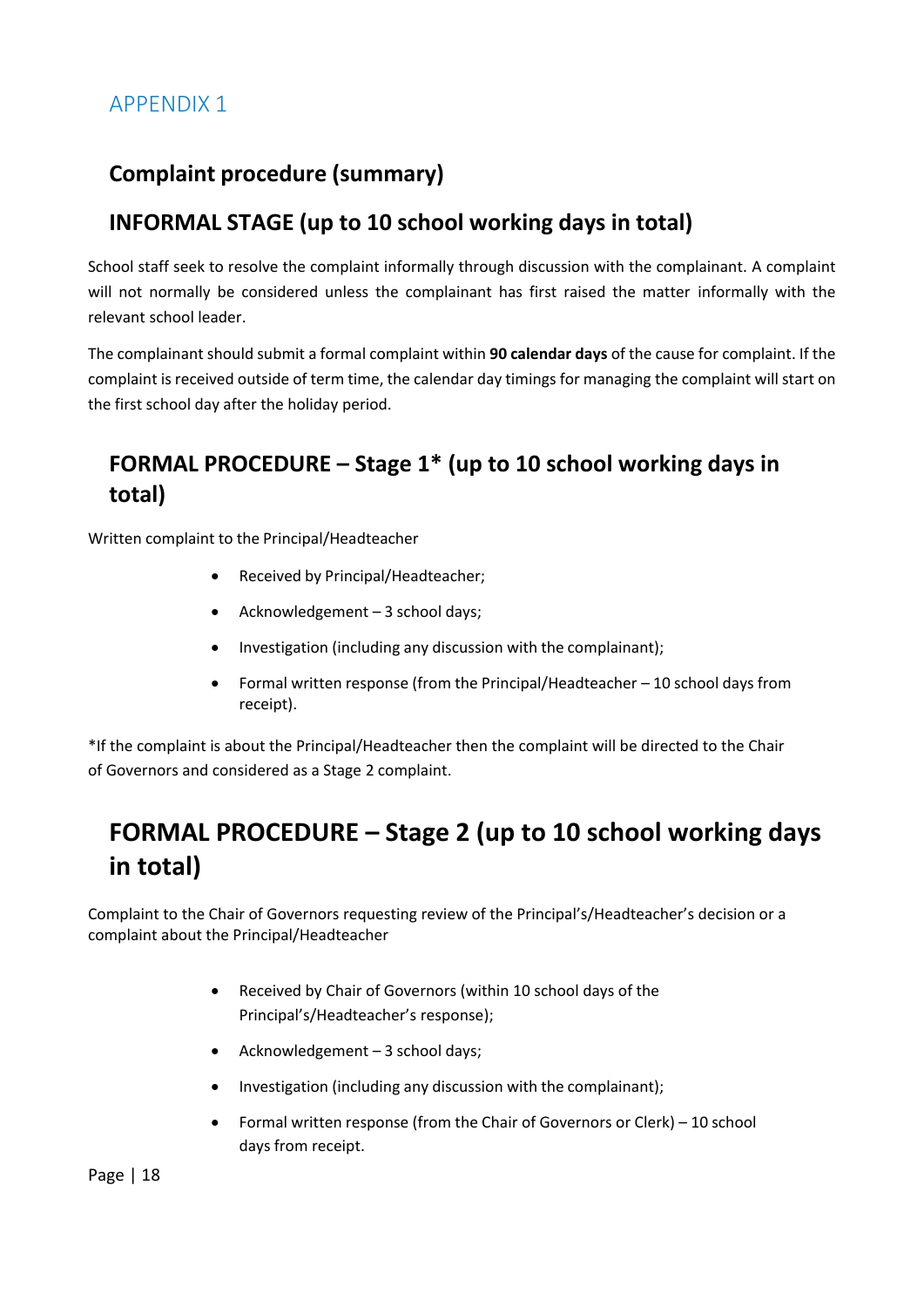# **FORMAL PROCEDURE – Stage 3 (up to 20 school working days in total)**

Request for review of Chair's Decision – Governors' Complaint Review Panel

- Received by Clerk to the Governors (within 10 school days of the Chair of Governor's response);
- Acknowledgement 3 school days;
- Meeting;
- Formal written response (from the Clerk) 20 school days from receipt of request. The conclusion of Stage 3 brings to an end the governors' role in considering the complaint. Complainants who remain dissatisfied may wish to contact the Department for Education.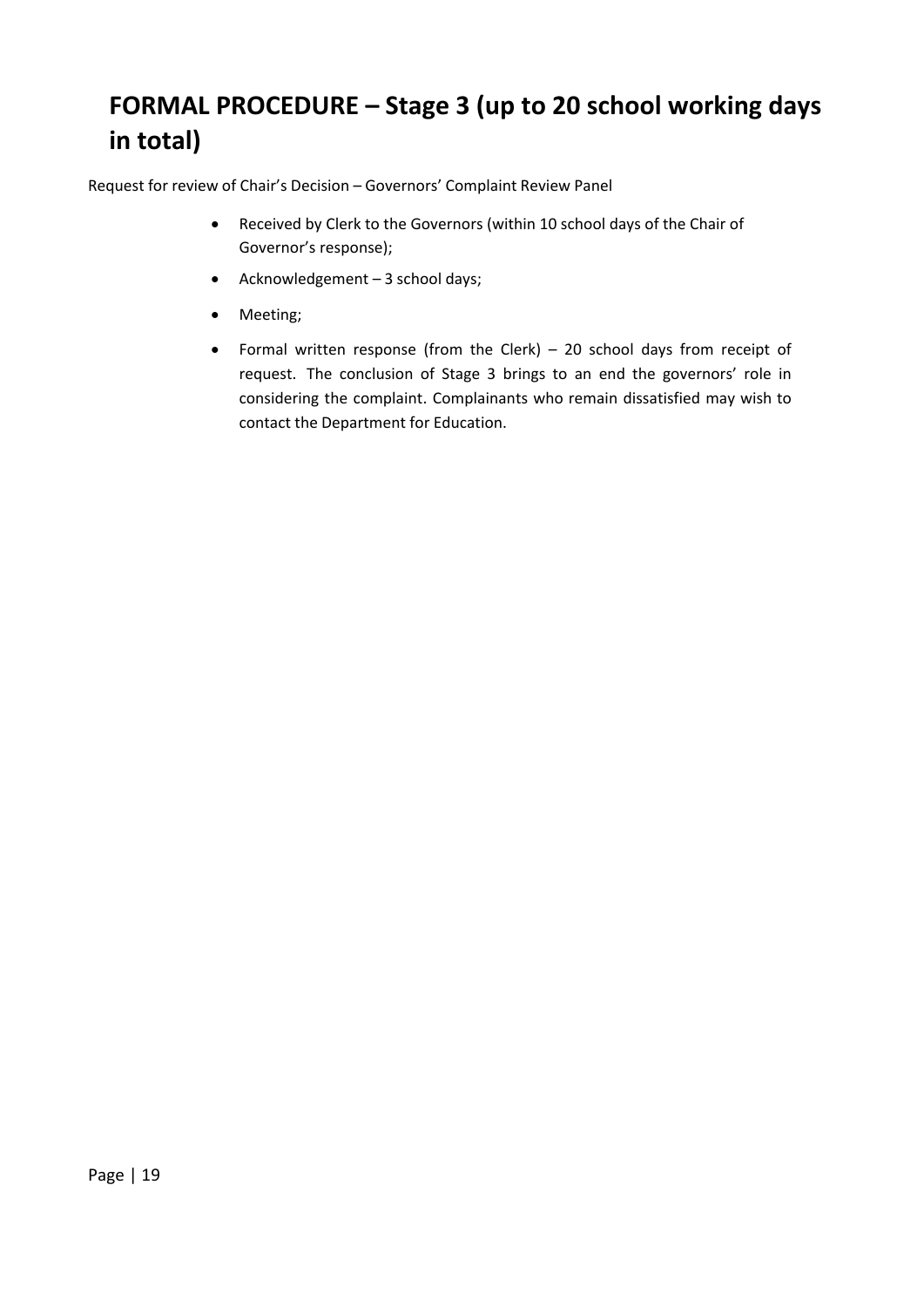### **Frequently Asked Questions**

**What if a formal complaint is made about a governor or the chair?** The complaint should be passed through to the clerk who will arrange for an investigation. There is opportunity for the complainant to refer the matter to a Review Panel where the complainant is dissatisfied with the investigation response.

What if the complainant seeks support from a governor or governors? Governors must not involve themselves in matters that are likely to lead to formal complaint. Where a complainant raises their complaint with a governor who is not the Chair (or the Vice-Chair if the complaint is about the Chair), that governor must decline to discuss it and direct the complainant to the Chair, Vice Chair or the Clerk. A governor receiving written material about a complaint must forward it tothe Chair, Vice-Chair or Clerk without comment.

**What if the complainant wants to make a complaint on behalf of other people**'**s children?** The Governing Body will not accept complaints about other people's children since to do so may well compromise the position of the parents/carers of those children who may have a different view of the matter complained of.

**What if the complainant makes reference to the complaint on social media?** The Chair of Governors should contact the complainant to advise him/her that the complaint is a confidential matter and neither those investigating the issues, nor those who may be investigated would use social media in this way. Comments published on social media may be prejudicial to the fair investigation of the issues under consideration, and the Governing Body may decline to progress a complaint while unhelpful comments remain on social media.

**What if the complainant contacts the Press while the complaint is being investigated?** Similarly, the Chair of Governors should contact the complainant to remind him/her of the confidential nature of the process and the potential prejudice to fair investigation that can result from media involvement.

**What if the complainant contacts their MP?** The school will not conclude the complaints procedure just because a complainant contacts their MP. MPs are normally conversant with school complaint policies and will usually point the complainant in that direction. Where the MP contacts the school they will be advised of the relevant process and, if the complainant wishes, of the outcome of the complaint at the end of the process.

**What if the parent or school asks for the support of the Local Authority?** The Local Authority has no formal or statutory role in responding to complaints which must be directed to the school. The Local Authority may be involved in a complaint only in the following ways: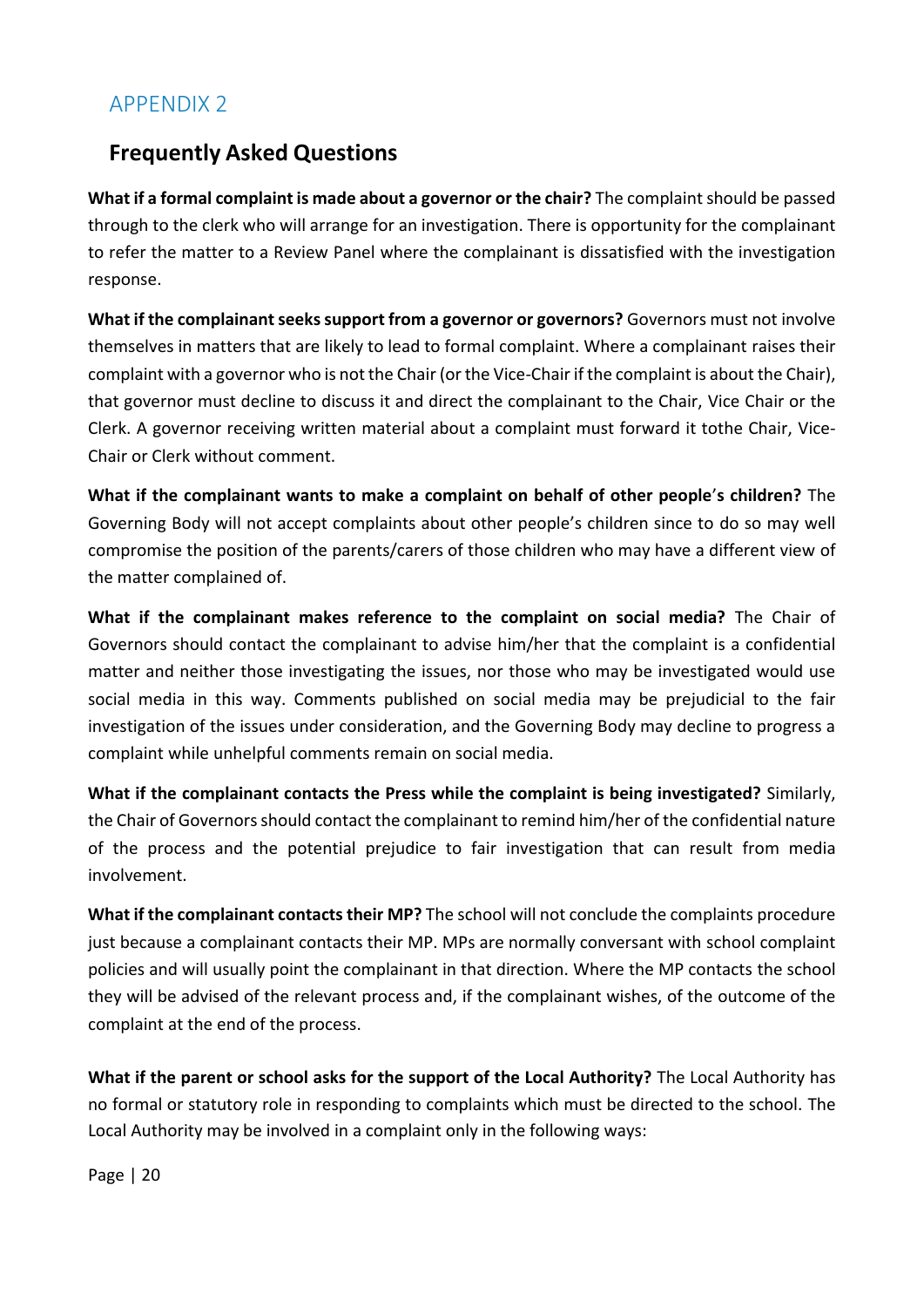- In providing impartial procedural advice to Headteachers, Governors and complainants, as necessary, including attendance at Review Panel Meetings when requested by the school;
- Assisting in a mediation role where **both** parties agree that this offers a possible way forward as an alternative to more formal procedures;
- In investigating a complaint on behalf of the Governing Body where there is a need for an independent investigator, either in response to a governor view that it is necessary in a particular case to demonstrate the impartiality of the process, or because the subject matter is sufficiently complex or technical to require a higher level of experience or expertise. The governing body will consider requesting an independent review if the complainant provides sufficient evidence that there would be bias in the proceedings if the review was carried out by a governor.

**What if the complainant refers the complaint to Ofsted?** Ofsted does not investigate individual complaints, though will record the complaint for information for the lead inspector when the school is next inspected. If there is a safeguarding component to the complaint then Ofsted will usually refer the matter to the Local Authority where it will be reviewed by a Leadership Adviser and/or the Local Authority Designated Officer (LADO), as appropriate.

**How should records be kept through the complaints process?** There are a number of aspects to this:

- The complainant may wish to take an **audio recording** of meetings, including a recording of the Review Meeting where governors have agreed to a face-to-face review. It should be made clear to complainants that audio recordings are not permitted without the prior consent of everyone who is present. Audio recordings change the character of a meeting and usually increase tension between the parties. Participants in meetings should be aware that modern technology facilitates concealed recording.
- The clerk should **record any action points**, and **decisions**, and **the reasons for them,** should be recorded in a brief and self-explanatory way. These records should be accessible to the complainant if requested. There is no reason why the complainant should not make notes during the meeting if s/he wishes.
- Correspondence, statements, and records relating to individual complaints will be kept confidential. No one should share a complaint beyond those who have a role in handling it. In particular, any disciplinary action that might follow the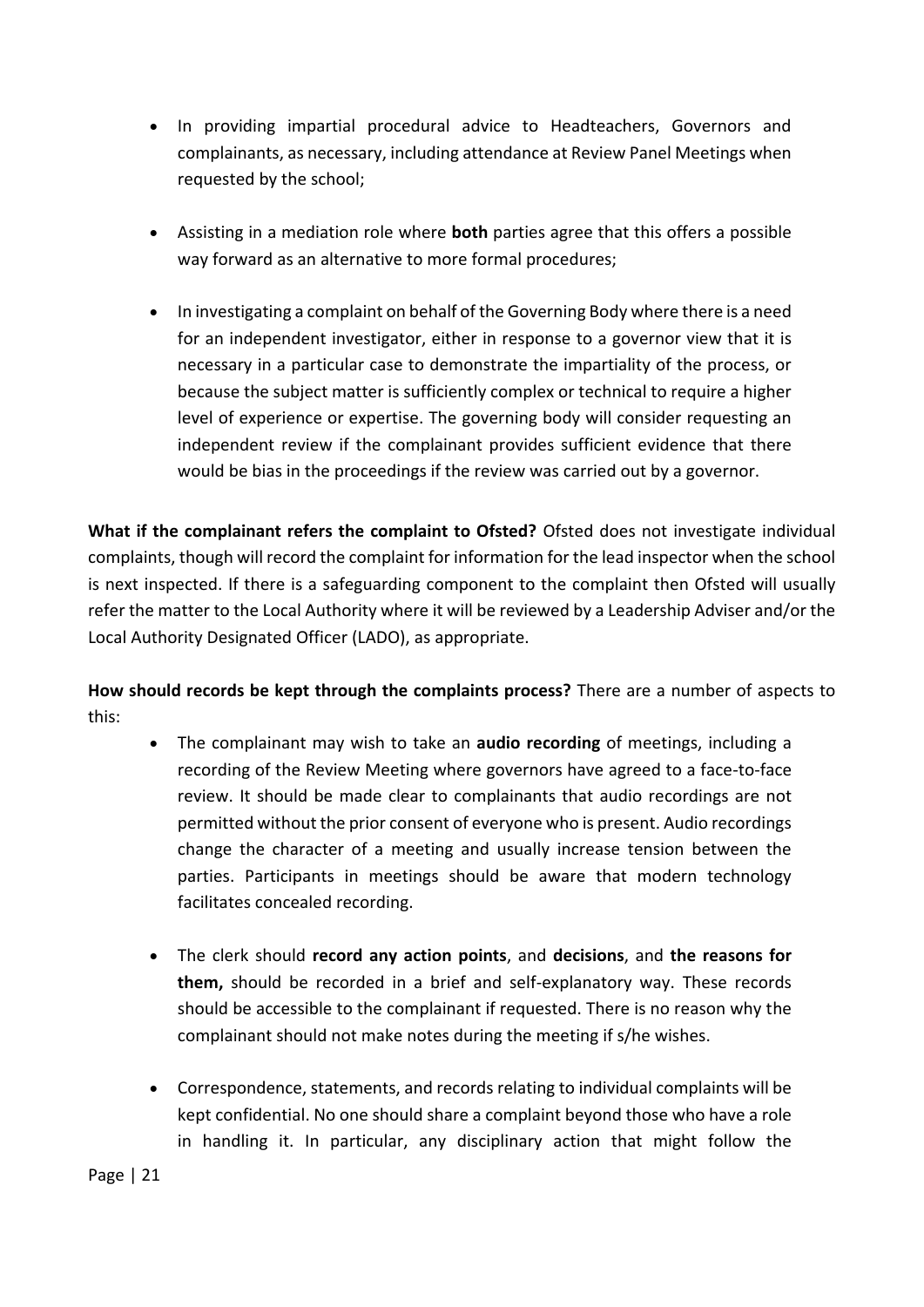investigation of a complaint is a matter of employment law for employees and of conduct for governors and volunteers. Subsequent action will not be revealed to the complainant. Individuals have certain rights under the Data Protection Act to see their personal data, including records about them.

- A written record will be kept of all complaints made about the school, along with details of whether they resolved following a formal procedure, or progression to a panel hearing.
- The school will record the actions it takes as a result of complaints (regardless of whether they are upheld.

**What if the Chair of Governors considers the complaint to be vexatious?** These would be cases where the complainant persists unreasonably with complaints, or who deliberately seeks to make life difficult for school leaders/governors, rather than genuinely trying to resolve the complaint. The school should refer to the **Managing Serial and Unreasonable Complaints Policy**. This is a difficult area, particularly where harassment might be disguised as complaint, and it is recommended that the Chair discuss this with the LA's Leadership Adviser before taking an action.

**What if the school receives duplicate complaints?** If a duplicate complaint is received at the end of the complaints procedure from a spouse, a partner, a child or a grandparent for example and the complaint is on the same subject, the new complainant will be informed that the complaint and the local school process is concluded. If any new aspects are introduced, these will be investigated.

**What if the school perceives there is a complaint campaigns?** If the school becomes the focus of a complaint campaign and receives large volumes of complaints based on the same subject or from complainants unconnected with the school, the school will either send a template response to all complainants or publish a single response on the school website that is signposted in writing to all complainants involved.

### **Serial and unreasonable complaints**

The school is committed to dealing with all complaints and requests for information fairly and impartially, and to providing a high quality service to those who complain. We will not normally limit the contact complainants have with our school. However, we do not expect our staff to tolerate unacceptable behaviour and will take action to protect staff from that behaviour, including that which is abusive, offensive, and threatening.

Page | 22 If, despite all stages of the complaint procedure having been followed, the complainant remains dissatisfied and attempts to reopen the same issue, they will be informed that the procedure has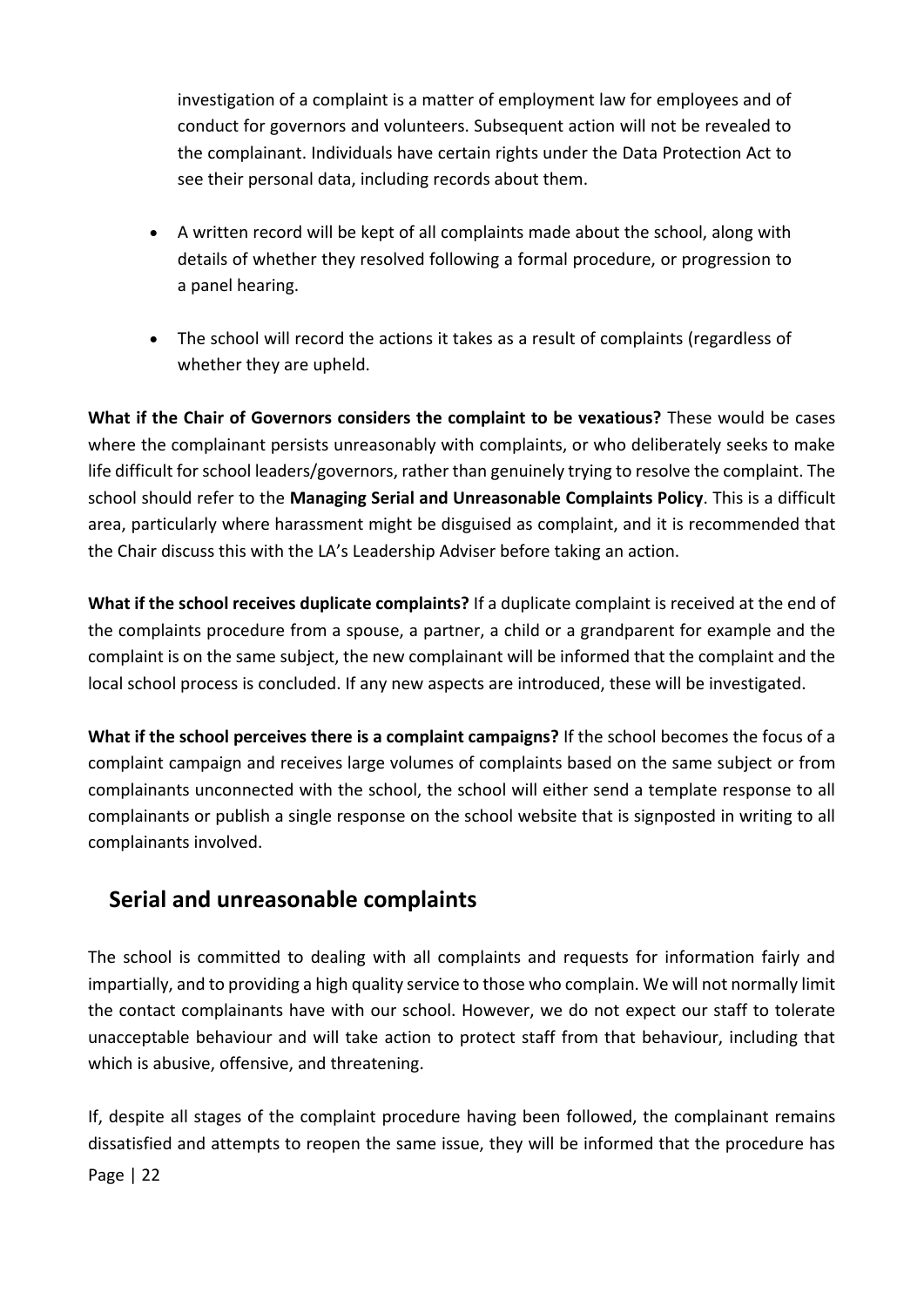been completed and that the matter is now closed. Correspondence about a complaint will not be viewed as 'serial' or 'persistent' until the complaint process has concluded, unless our published serial complaint criteria applies.

The Trust has adopted the model Education Skills and Funding Agency policy for Managing Serial and Unreasonable Complaints. This is published on our website and is available on request from the school office.

The school will never take the decision to stop responding lightly and will only do so in the following circumstances:

- Every reasonable step has been taken to address the complaint;
- The complainant has been given a clear statement of the school's position and aims;
- The complainant contacts us repeatedly, making substantially the same points each time;
- The complainant's emails, letters or telephone calls are often or always abusive or aggressive;
- They make insulting personal comments about or threats towards staff;
- The school has reason to believe the individual is contacting the school with the intention of causing disruption or inconvenience.

The school will not stop responding just because the complainant is difficult to deal with or asks complex questions. The school will act reasonably and consider any new complaint and we recognise that anybody has the right to raise a new complaint at any time.

# **Communication Strategy**

In exceptional circumstances the school reserves the right to implement a tailored communication strategy if an individual's behaviour is causing a significant level of disruption. For example we can:

- restrict the individual to a single point of contact via an email address;
- limit the number of times they can make contact.

Regardless of any communication strategy, the school will provide parents and carers with the information they are entitled to under The Education (Pupil Information) Regulations 2005.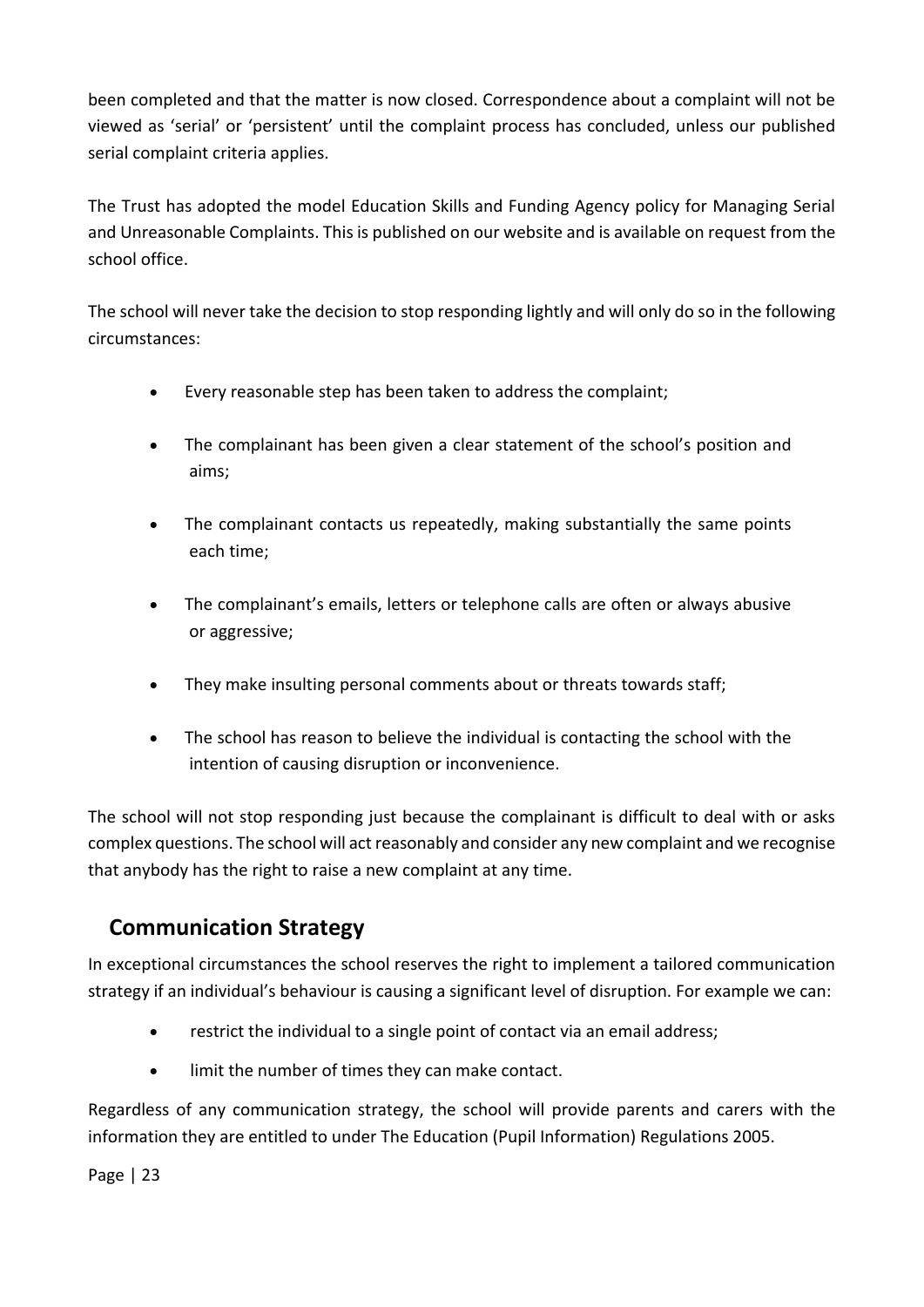# **Barring from school premises**

In additional exceptional circumstances the Headteacher may make the decision to bar anindividual from entering school premises.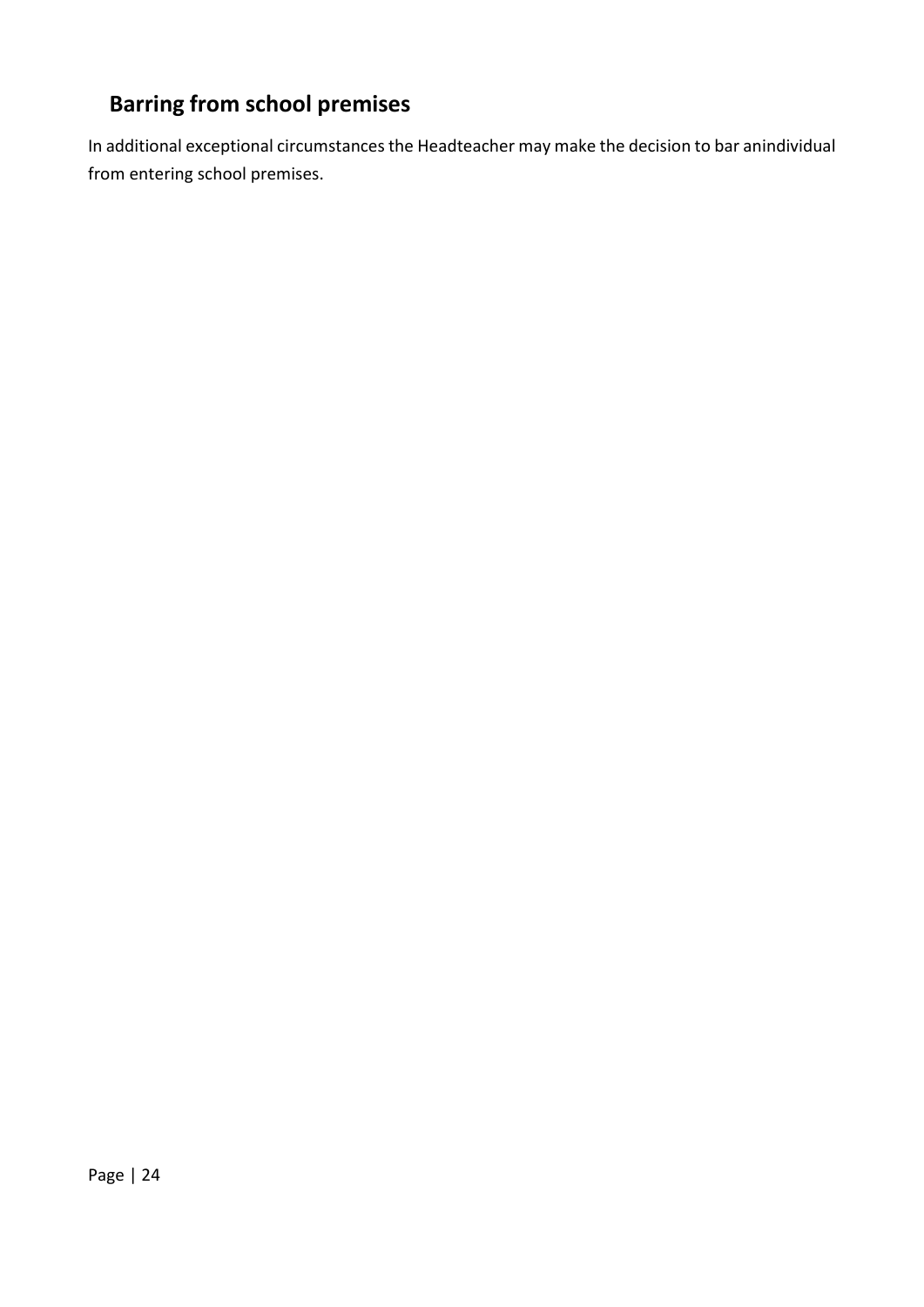# **Issues outside of the scope of the complaints policy**

| <b>Issue</b>                                                                                     | Who to contact                                                                                                                                                                                | Legislation, policy/procedure<br>(references are generic and may not match<br>the title of the school's own documents)                                                                                                                                                                                           |
|--------------------------------------------------------------------------------------------------|-----------------------------------------------------------------------------------------------------------------------------------------------------------------------------------------------|------------------------------------------------------------------------------------------------------------------------------------------------------------------------------------------------------------------------------------------------------------------------------------------------------------------|
| Complaint<br>about<br>an<br>admission to<br>school<br>School<br>re-<br>organisation<br>proposals | <b>Aspire Company Secretary</b><br>Local Authority or Diocese                                                                                                                                 | Admissions<br>Admissions<br>and<br>Appeal<br>Procedure<br>For information, view the Local Authority<br>website                                                                                                                                                                                                   |
| Complaint<br>about a Pupil<br>Exclusion                                                          | Clerk to the Governing Body<br>ifthe exclusion is over 5 days<br>Authority<br>Inclusion<br>Local<br>Officer or relevant member of<br><b>Specialist</b><br>Teaching<br>the<br>Service          | Rights to make representations to the<br>Governors' Discipline Committee about a<br>fixed period exclusion vary according to the<br>length of the exclusion. There is a right of<br>appeal to governors if the<br>pupil<br>is<br>permanently excluded with a further right of<br>review by an Independent Panel. |
| Allegation that<br>a childhas<br>been<br>harmed                                                  | Principal/Headteacher<br>or<br>Chair if the complaint relates<br>to the Principal/Headteacher<br>Local Authority<br>Leadership<br>Adviser.<br>Local Authority<br>Designated<br>Officer (LADO) | DFE procedures - 'Keeping Children Safe<br>in Education'                                                                                                                                                                                                                                                         |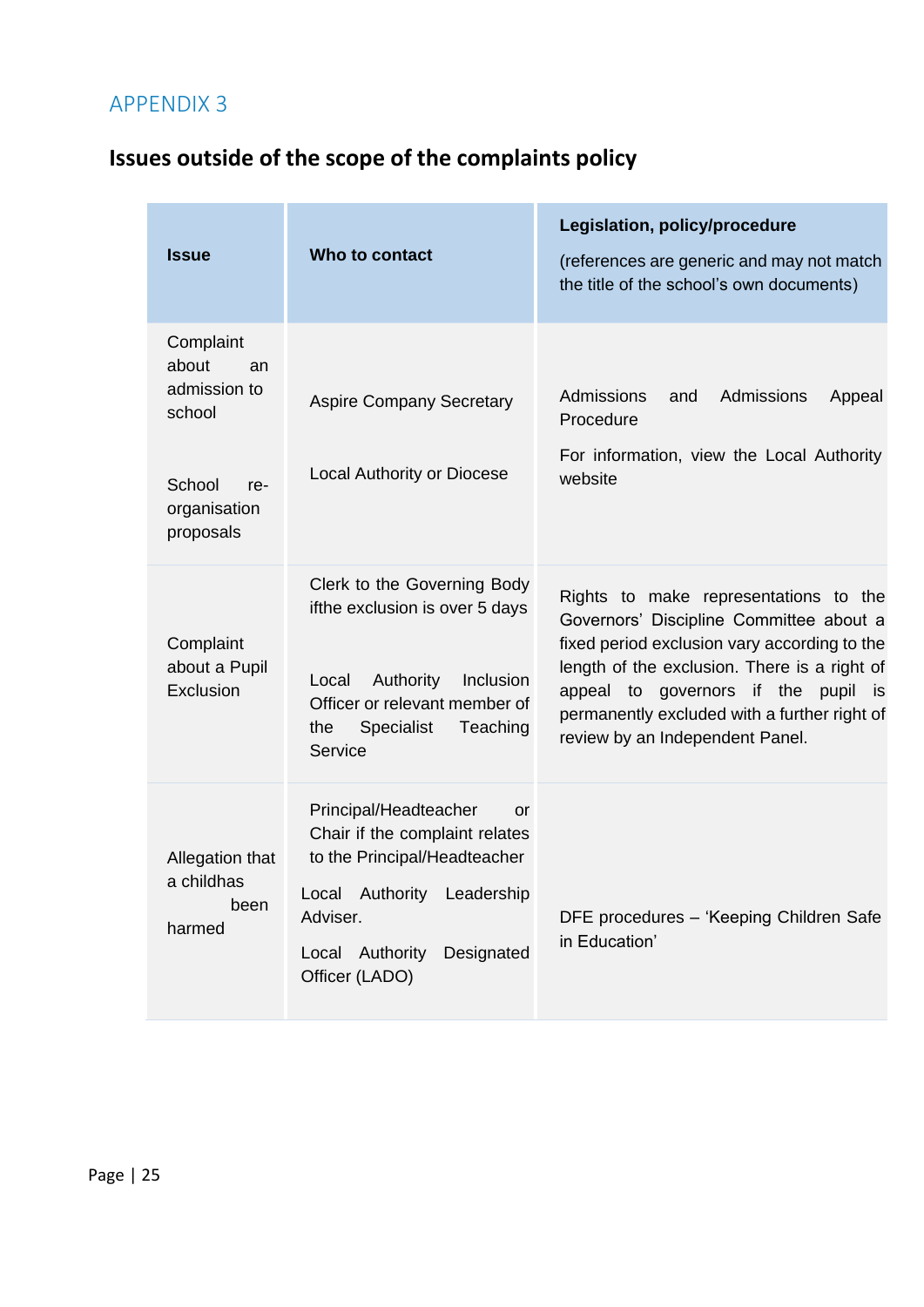| Special<br>Educational<br>Needs,<br>content of or<br>failure<br>to<br>maintain<br>an<br>Education,<br>Health, and<br>Care Plan | Principal/Headteacher<br><b>Local Authority</b><br>The Local Authority Statutory<br>Assessment and Resources<br>Team | Local Authority procedures, with appeals<br>made to the Special Educational Needsand<br>Disability Tribunal.                                                                                                                                                             |
|--------------------------------------------------------------------------------------------------------------------------------|----------------------------------------------------------------------------------------------------------------------|--------------------------------------------------------------------------------------------------------------------------------------------------------------------------------------------------------------------------------------------------------------------------|
| <b>Services</b><br>provided<br>by<br>external<br>an<br>contractor                                                              | Service Manager                                                                                                      | Service provider's procedure                                                                                                                                                                                                                                             |
| Staff capability<br>(competence<br>Staff conduct<br><b>Staff</b><br>grievances                                                 | Headteacher, or Chair of<br>Governors if the complaint<br>relates to the Headteacher                                 | <b>Staff Capability Procedure</b><br><b>Staff Disciplinary Procedure. Complainants</b><br>will not be told the details of any disciplinary<br>action taken against staff, but will be<br>informed that the matter is being addressed<br><b>Staff Grievance Procedure</b> |
| Whistleblowing                                                                                                                 | Designated staff                                                                                                     | School Whistleblowing Procedure                                                                                                                                                                                                                                          |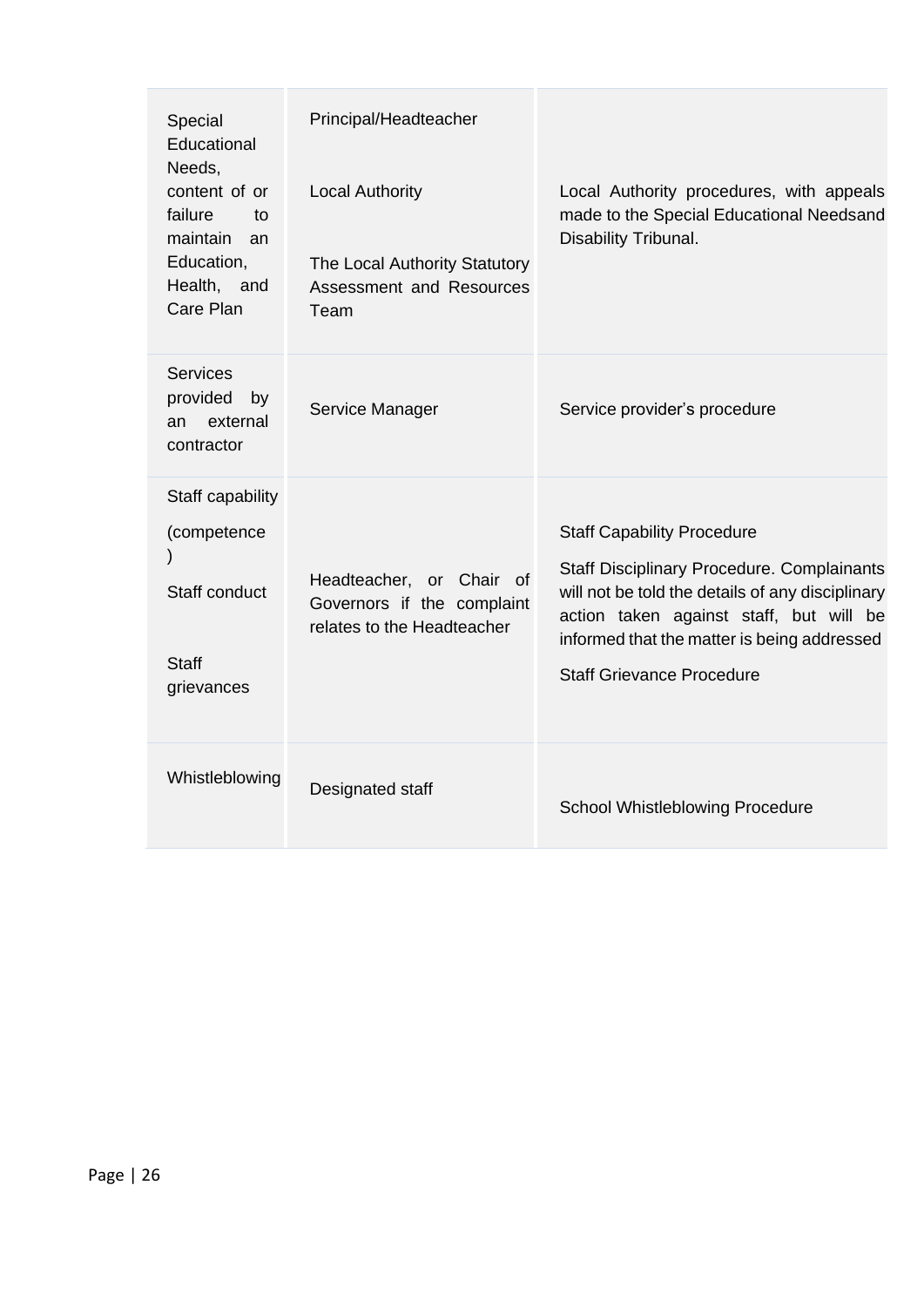## **Sample acknowledgement letter from Principal/Head/Chair of Governors**

*ISSUED ON SCHOOL HEADED PAPER*

[DATE/HEADER etc.]

I am writing to acknowledge receipt of your complaint dated [INSERT DATE] that was received on [INSERT DATE]. I will be investigating this complaint and will write to let you know the outcome. You should expect me to have issued my response to you by [INSERT DATE THAT IS 10 SCHOOL DAYS FROM DATE OF RECEIPT].

As a first step, I will be making contact to arrange a meeting with you to:

- check my understanding of what the complaint is about.
- check whether anything in the Complaint Form can be withdrawn.
- check whether anything might be added to what is written in the Complaint Form.
- check whether any evidence is available that was not referred to in the Complaint Form.
- establish what would be an acceptable outcome for you.
- discuss whether there is anything that might help resolve matters without recourse to the Compit Procedure, for example, through mediation.

Wherever possible, I am committed to ensuring the timescales within the Governing Body's Complaints Procedure are adhered to. The person responsible for the administration of the complaint is… ................... who is clerk to the governors. His/her role is to ensure that the timescales are being followed and to update you on the progress of your complaint.

This is a confidential matter and I want to reassure you that I will not be discussing this with anyone other than you and those I need to see as part of the investigation. Please could I ask you likewise to keep this matter confidential, so the investigation is not prejudiced in any way (for example through the use of social media)? If the complaint requires more time to consider than the standard 10 school days laid out in the policy, I will let you know, indicating when you can expect to hear from me.

Yours sincerely

[INSERT NAME]

**Headteacher/Principal/ Chair of Governors**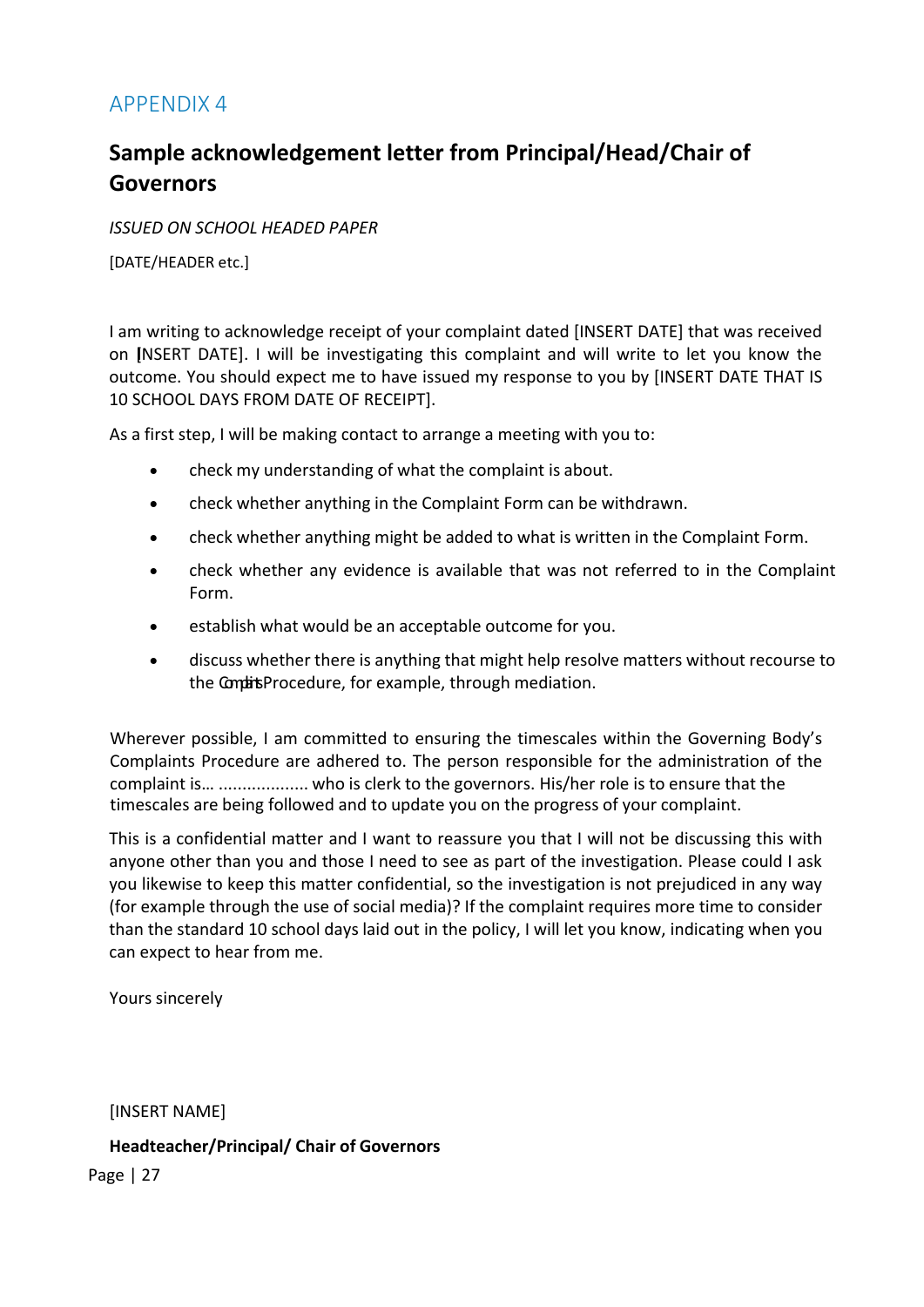**The Education Skills and Funding Agency have published the following helpful advice about the roles and responsibilities of all involved.**

<https://www.gov.uk/government/publications/school-complaints-procedures>

#### **Roles and Responsibilities**

#### **Complainant**

The complainant will receive a more effective response to the complaint if they:

- explain the complaint in full as early as possible.
- co-operate with the school in seeking a solution to the complaint.
- respond promptly to requests for information or meetings or in agreeing the details of the complaint.
- ask for assistance as needed.
- treat all those involved in the complaint with respect.
- refrain from publicising the details of their complaint on social media and respect confidentiality.

#### **Investigator**

The investigator's role is to establish the facts relevant to the complaint by providing a comprehensive, open, transparent, and fair consideration of the complaint through:

- sensitive and appropriate interviewing of the complainant to establish what has happenedand who has been involved.
- interviewing staff and children/young people (or reviewing records of staff interviews with children) and other people relevant to the complaint.
- consideration of appropriate written records and other relevant information.
- analysing information.
- liaising with the complainant and the complaints coordinator as appropriate to clarify whatthe complainant feels would put things right.

The investigator should:

• conduct interviews with an open mind and be prepared to persist in the questioning.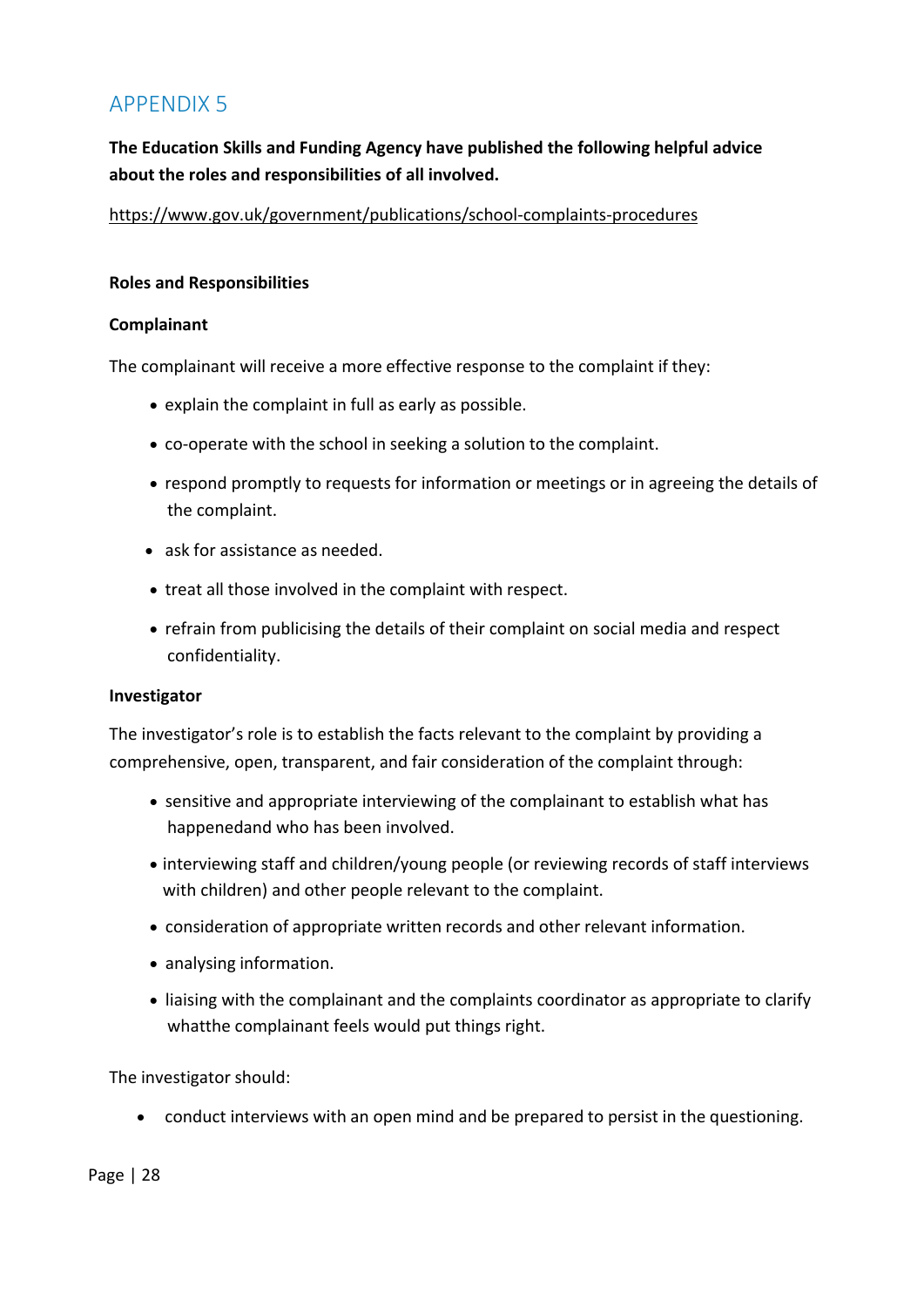- keep notes of interviews or arrange for an independent note taker to record minutes of the meeting.
- ensure that any papers produced during the investigation are kept securely pending any appending
- be mindful of the timescales to respond.
- prepare a comprehensive report for the Headteacher or complaints committee that sets out the facts, identifies solutions and recommends courses of action to resolve problems.

The Headteacher or complaints committee will then determine whether to uphold or dismiss the complaint and communicate that decision to the complainant, providing the appropriate escalationdetails.

**Complaints Coordinator** (this could be the Headteacher / designated complaints governor or other staff member providing administrative support)

The complaints coordinator should:

- ensure that the complainant is fully updated at each stage of the procedure.
- liaise with staff members, Headteacher, Chair of Governors, Clerk and LAs (if appropriate) bensure the smooth running of the complaints procedure;
- be aware of issues regarding:
- sharing third party information.
- additional support. This may be needed by complainants when making a complaint including interpretation support or where the complainant is a child or young person
- keep careful records.

#### **Clerk to the Governing Body**

The Clerk is the contact point for the complainant and the committee and should:

- ensure that all people involved in the complaint procedure are aware of their legal rights and duties, including any under legislation relating to school complaints, education law, theEquality Act 2010, the Freedom of Information Act 2000, the Data Protection Act (DPA) 2018 and the General Data Protection Regulations (GDPR).
- set the date, time and venue of the meeting, ensuring that the dates are convenient to all parties (if they are invited to attend) and that the venue and proceedings are accessible.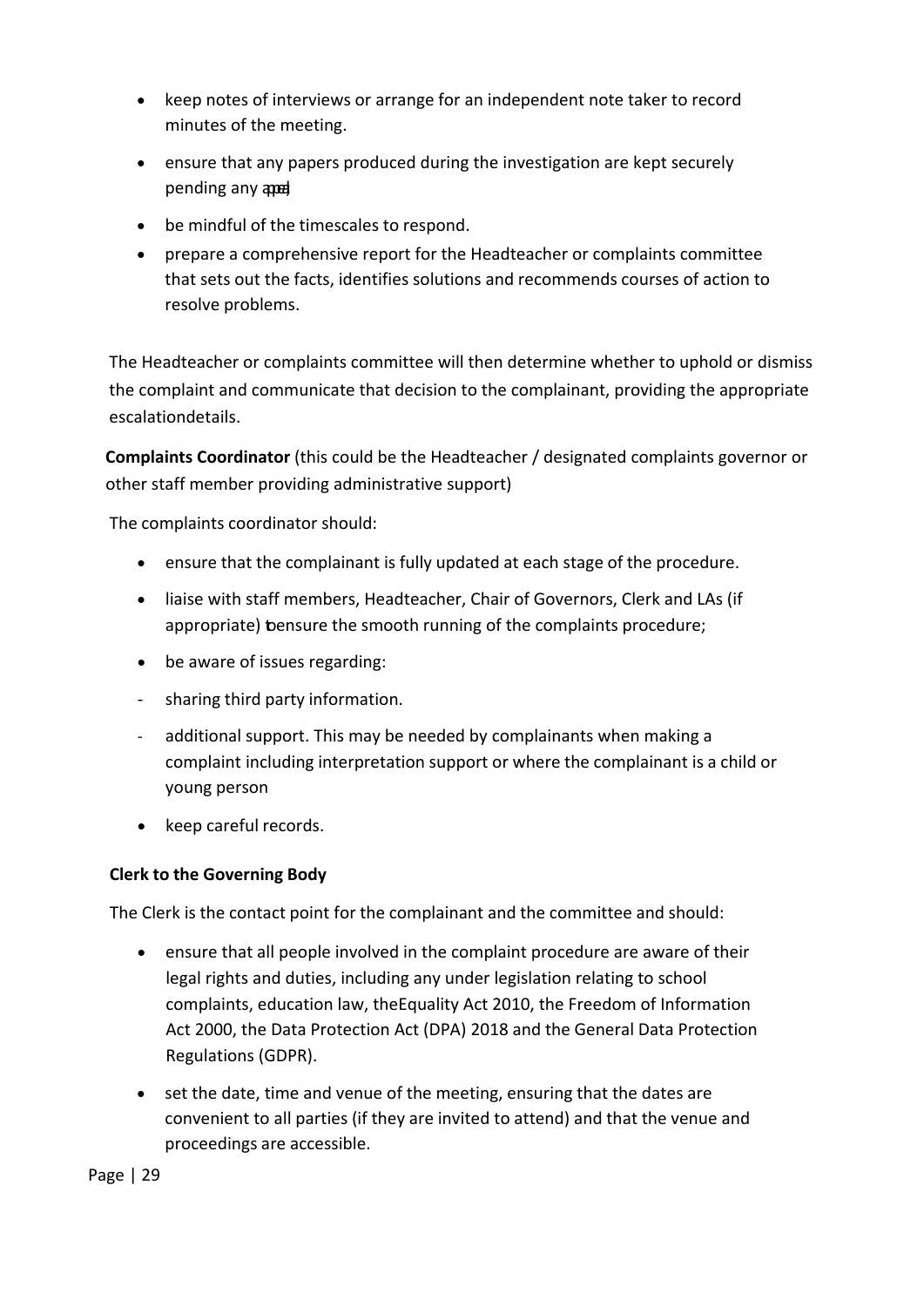- collate any written material relevant to the complaint (for example, stage 1 paperwork, school and complainant submissions) and send it to the parties in advance of the meetingwithin an agreed timescale;
- make a written record of the proceedings.
- circulate the minutes of the meeting.
- notify all parties involved of the committee's decision.

#### **Committee Chair**

The committee's chair, who is nominated in advance of the complaint meeting, should ensure that:

- both parties are asked (via the Clerk) to provide any additional information relating to the complaint by a specified date in advance of the meeting.
- If the complainant is invited to the meeting, that it is conducted in an informal manner, is not adversarial, and that, everyone is treated with respect and courtesy.
- complainants who may not be used to speaking at such a meeting are put at ease.
- the remit of the committee is explained to the complainant.
- written material is seen by everyone in attendance, provided it does not breach confidentiality or any individual's rights to privacy under the DPA 2018 or GDPR.
- both the complainant and the school are given the opportunity to make their case and seek clarity, either through written submissions ahead of the meeting or verbally in the meeting itself;
- the issues are addressed.
- key findings of fact are made;
- the committee is open-minded and acts independently;
- no member of the committee has an external interest in the outcome of the proceedings or any involvement in an earlier stage of the procedure;
- minutes of the meeting are taken;
- they liaise with the Clerk;

#### **Committee Member**

Committee members should be aware that: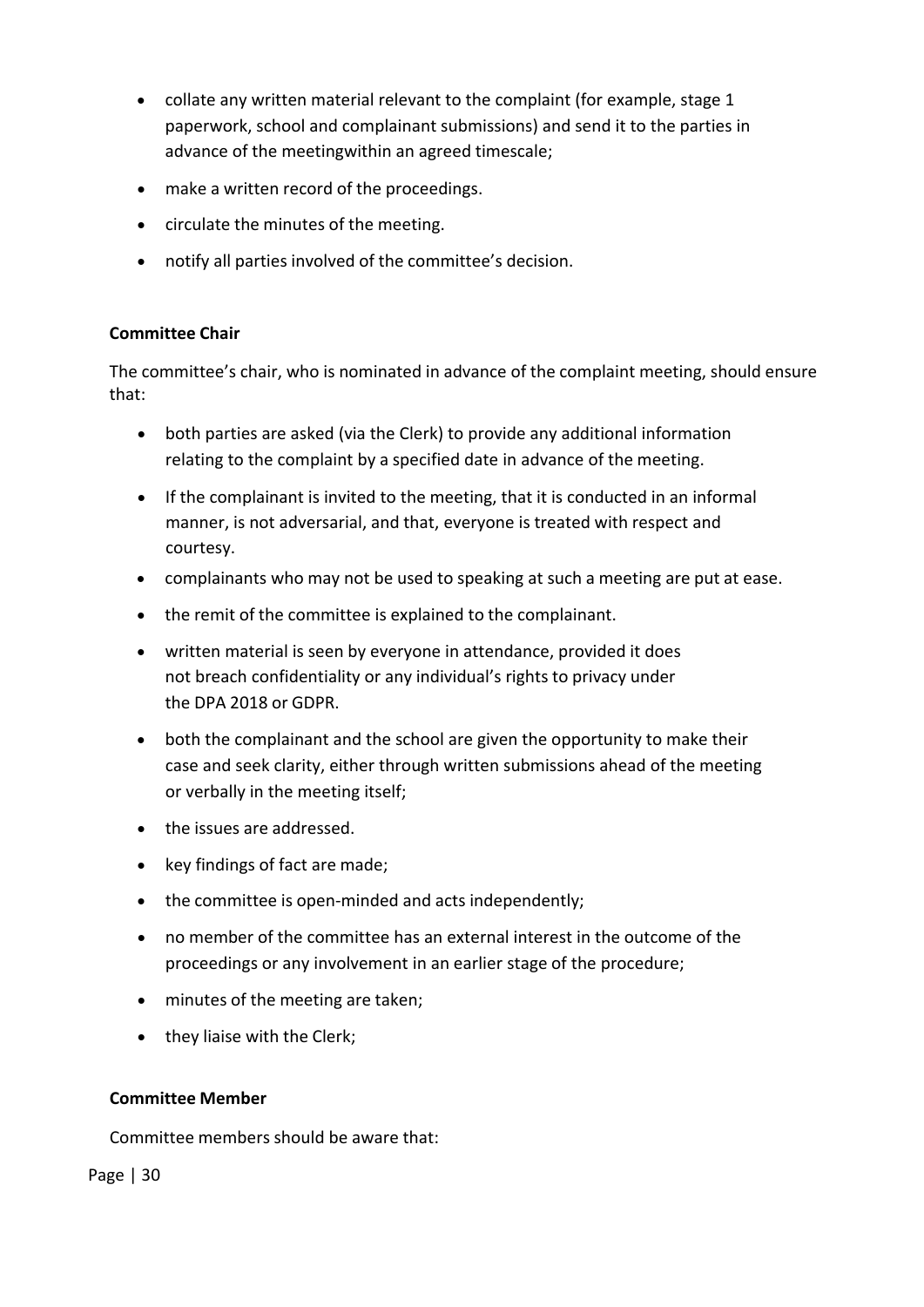- the meeting must be independent and impartial, and should be seen to be so; No governor may sit on the committee if they have had a prior involvement in the complaintor in the circumstances surrounding it;
- the aim of the meeting should be to resolve the complaint and achieve reconciliation between the school and the complainant;

It is recognised that the complainant might not be satisfied with the outcome if the meeting does not find in their favour. It may only be possible to establish the facts and make recommendations.

- many complainants will feel nervous and inhibited in a formal setting;
- Parents/carers often feel emotional when discussing an issue that affects their child.
- extra care needs to be taken when the complainant is a child/young person and present during all or part of the meeting;
- Careful consideration of the atmosphere and proceedings should ensure that the child/young person does not feel intimidated;
- The committee should respect the views of the child/young person and give them equal consideration to those of adults;
- If the child/young person is the complainant, the committee should ask in advance if any support is needed to help them present their complaint. Where the child/young person's parent is the complainant, the committee should give the parent the opportunity to say which parts of the meeting, if any, the child/young person needs to attend;
- However, the parent should be advised that agreement might not always be possible if the parent wishes the child/young person to attend a part of the meeting that the committee considers is not in the child/young person's best interests.
- the welfare of the child/young person is paramount.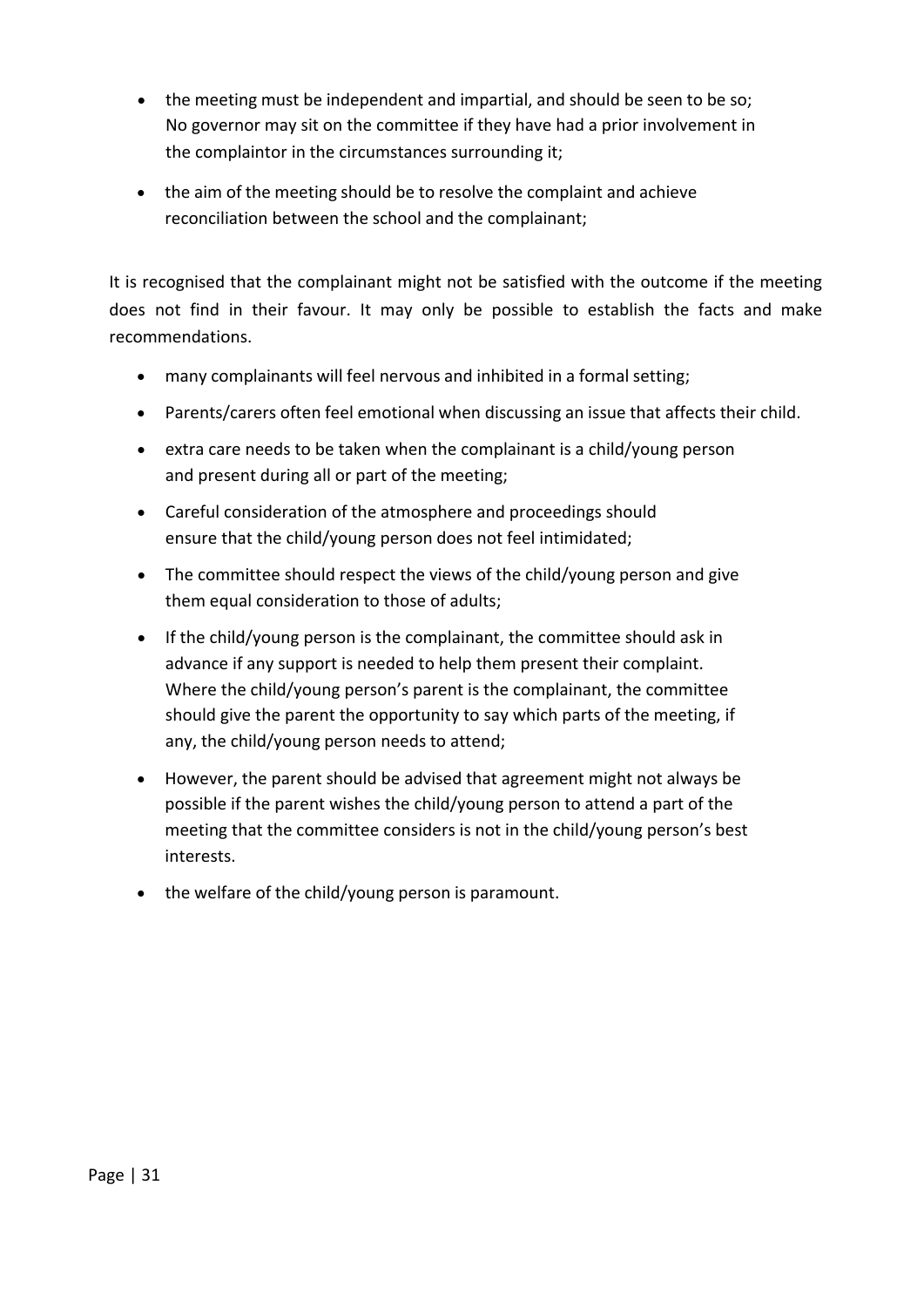# **Aspire Learning Trust Complaint form**

# **Section A – Your Details**

| Title - Mr/Mrs/Ms/Other                 |  |
|-----------------------------------------|--|
| Surname                                 |  |
| Forename                                |  |
| Home Tel No                             |  |
| Mobile Tel No                           |  |
| <b>Email Address</b>                    |  |
| <b>Address and Postcode</b>             |  |
|                                         |  |
| How would you prefer us to contact you? |  |

#### **Section B**

Please give details of your complaint, including whether you have spoken to anybody at the school about it (please use a continuation sheet if necessary)

What would constitute a satisfactory resolution of your complaint?